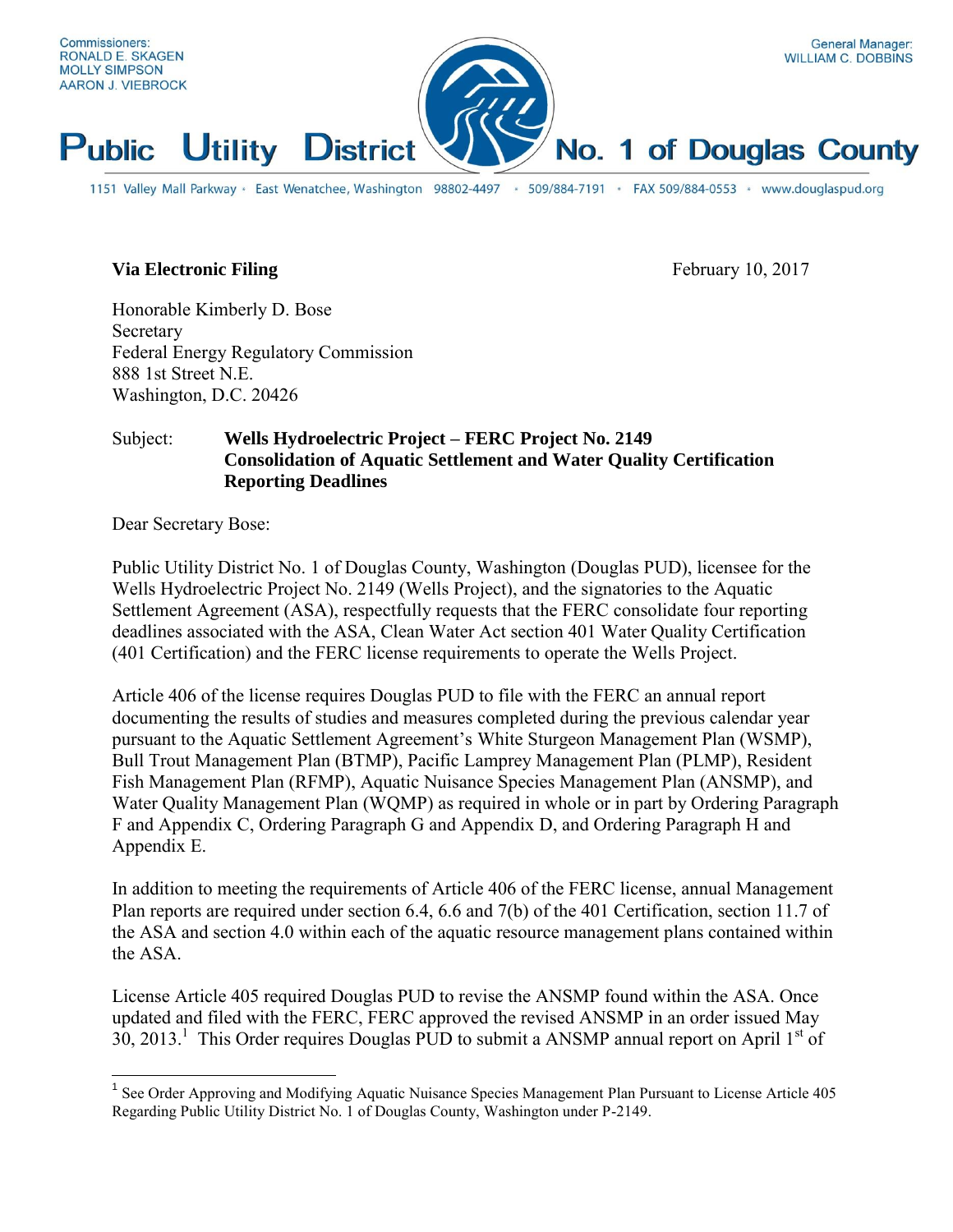each year, which is different than the ASA management plan annual reporting deadline of May 31<sup>st</sup>. Douglas PUD respectfully request that the FERC move the ANSMP annual report filing deadline to May  $31<sup>st</sup>$  of each year to be consistent with the ASA management plan reporting deadline. This change will eliminate the need to file the ANSMP twice with the FERC and the Washington State Department of Ecology within the same calendar year.

Similarly, License Article 401(b) and the 401 Certification requires Douglas PUD to file with the FERC an annual Water Temperature Report by April 30<sup>th</sup> of each year. Douglas PUD respectfully request that the FERC approve moving this report filing deadline to May  $31<sup>st</sup>$  to be consistent with the ASA management plan reporting deadline.

Together Douglas PUD and the ASA signatory parties (See Attachment A), respectfully request that the FERC approve the consolidation of the ASA annual report (currently May  $31<sup>st</sup>$ ), ASA management plan reports (currently May 31<sup>st</sup>), ANSMP management plan report (currently April 1<sup>st</sup>) and Water Temperature Report (currently April 30<sup>th</sup>) to May 31<sup>st</sup> of each year.

If you have any questions or require further information related to the report consolidation request, please feel free to contact me at (509) 881-2208 or sbickford@dcpud.org.

Sincerely,

Dane Spra l

Shane Bickford Natural Resources Supervisor

Enclosures:

Attachment A: Wells Aquatic Settlement Agreement Meeting Minutes from the January 11, 2017 meeting noting the signatory party's request and approval of the Report Consolidation Letter.

Cc: Mr. Stephen Lewis – United States Fish and Wildlife Service Mr. Bob Rose – Yakama Nations Mr. Jason McLellan – Colville Confederated Tribes Ms. Breean Zimmerman – Washington Department of Ecology Mr. Patrick Verhey – Washington Department of Fish and Wildlife Mr. Chris Sheridan – Bureau of Land Management Mr. Andrew Gingerich – Douglas PUD Mr. Chas Kyger – Douglas PUD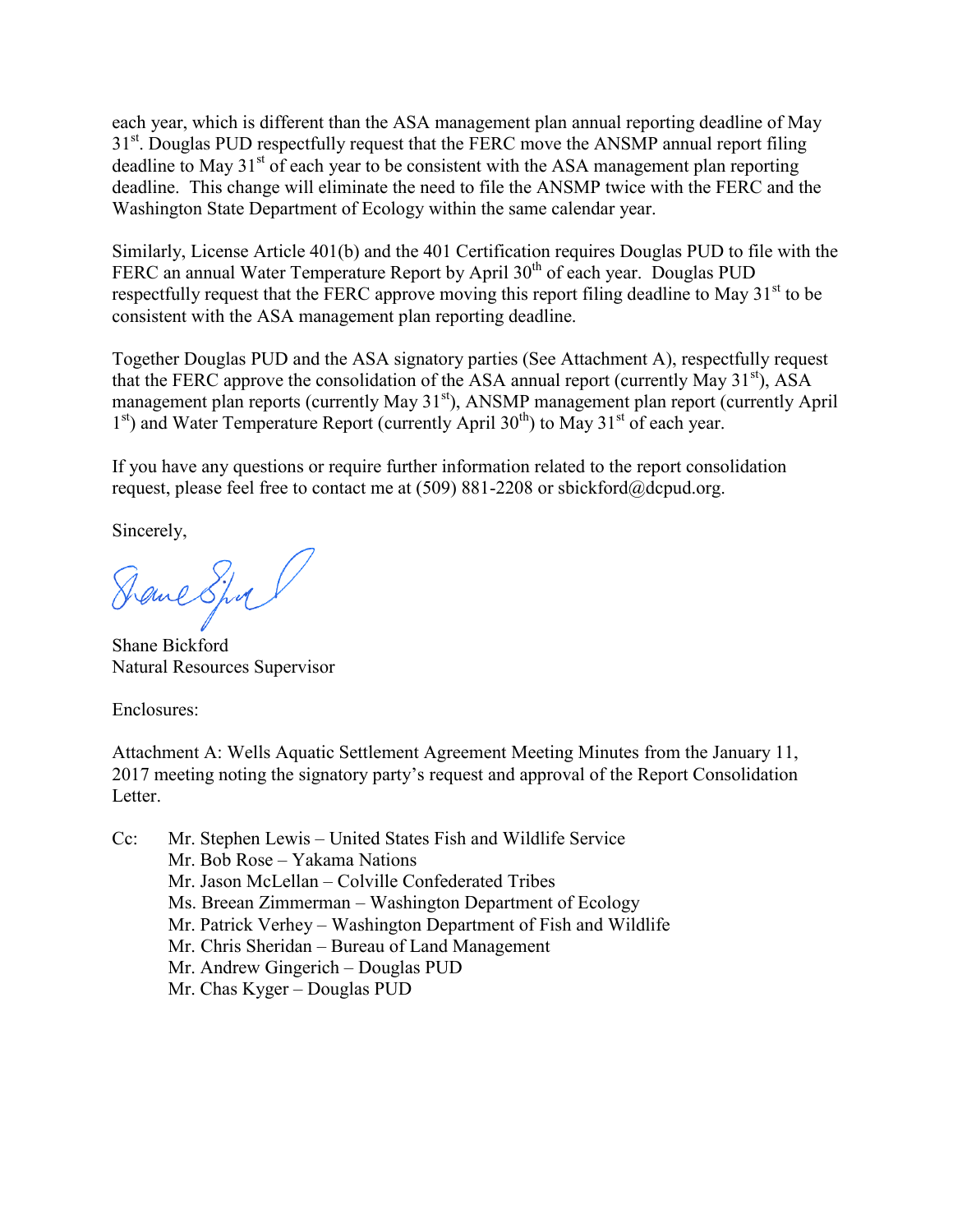Attachment A:

Wells Aquatic Settlement Agreement Meeting Minutes from the January 11, 2017 meeting noting the signatory party's request and approval of the Report Consolidation Letter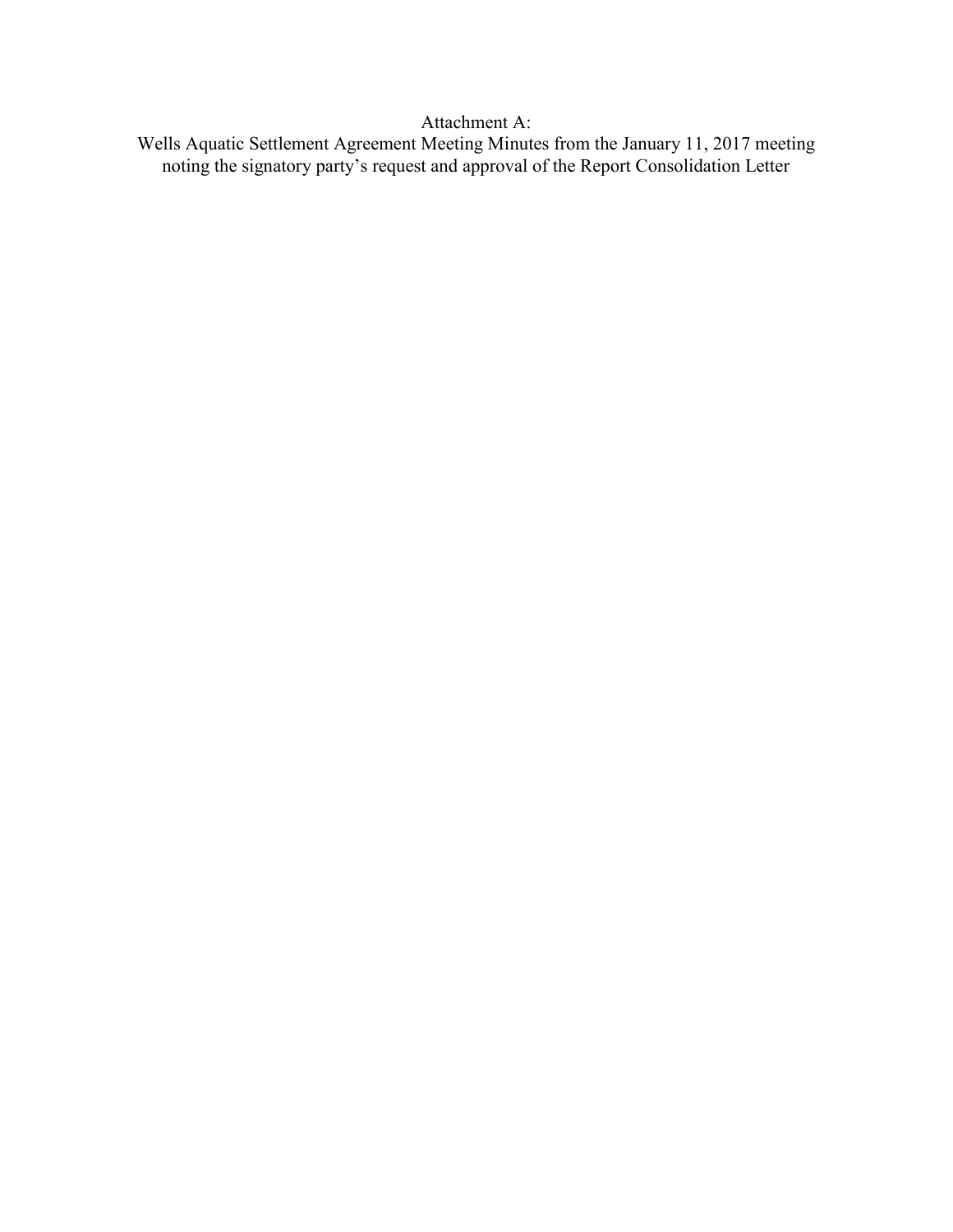

# **Meeting Minutes**

# **Aquatic Settlement Work Group**

**To:** Aquatic SWG Parties **Date**: February 9, 2017 **From:** John Ferguson, Chair (Anchor QEA, LLC) **Re:** Final Minutes of the January 11, 2017 Aquatic SWG Meeting

The Aquatic Settlement Work Group (SWG) met in-person at Wells Dam in Azwell, Washington, on Wednesday, January 11, 2017, from 9:45 a.m. to 12:45 p.m. Attendees are listed in Attachment A of these meeting minutes.

# **I. Summary of Action Items**

- 1. John Ferguson will contact Tracy Hillman (Rocky Reach Fish Forum [RRFF] Facilitator) to notify Hillman the Aquatic SWG began discussing how to improve coordination between the Aquatic SWG and the RRFF with regard to Pacific lamprey behavior and survival in the Rocky Reach Reservoir (Item VI-4). *(Note: Ferguson notified Hillman, as discussed, on January 16, 2017.)*
- 2. Douglas PUD, in coordination with Dave Robichaud (LGL Limited), will synthesize Douglas PUD and Grant PUD 2016 Pacific Lamprey Study data collected to date (to demonstrate the behavior of each tagged individual) for discussion during the Aquatic SWG meeting on February 8, 2017 (Item VI-4). *(Note: Chas Kyger provided these data to Kristi Geris on January 13, 2017, which Geris distributed to the Aquatic SWG that same day.)*
- 3. The Aquatic SWG will further discuss Pacific lamprey passage hypotheses and study plans for 2017 during the Aquatic SWG meeting on February 8, 2017 (Item VI-4).
- 4. Aquatic SWG members will contact Andrew Gingerich if there is interest in touring the west fish ladder at Wells Dam while the ladder is dewatered. The ladder will be dewatered for 2 to 3 weeks starting on January 19, 2017 (Item VI-4).
- 5. **The Aquatic SWG meeting on February 8, 2017, will be held by conference call (Item VII-1).**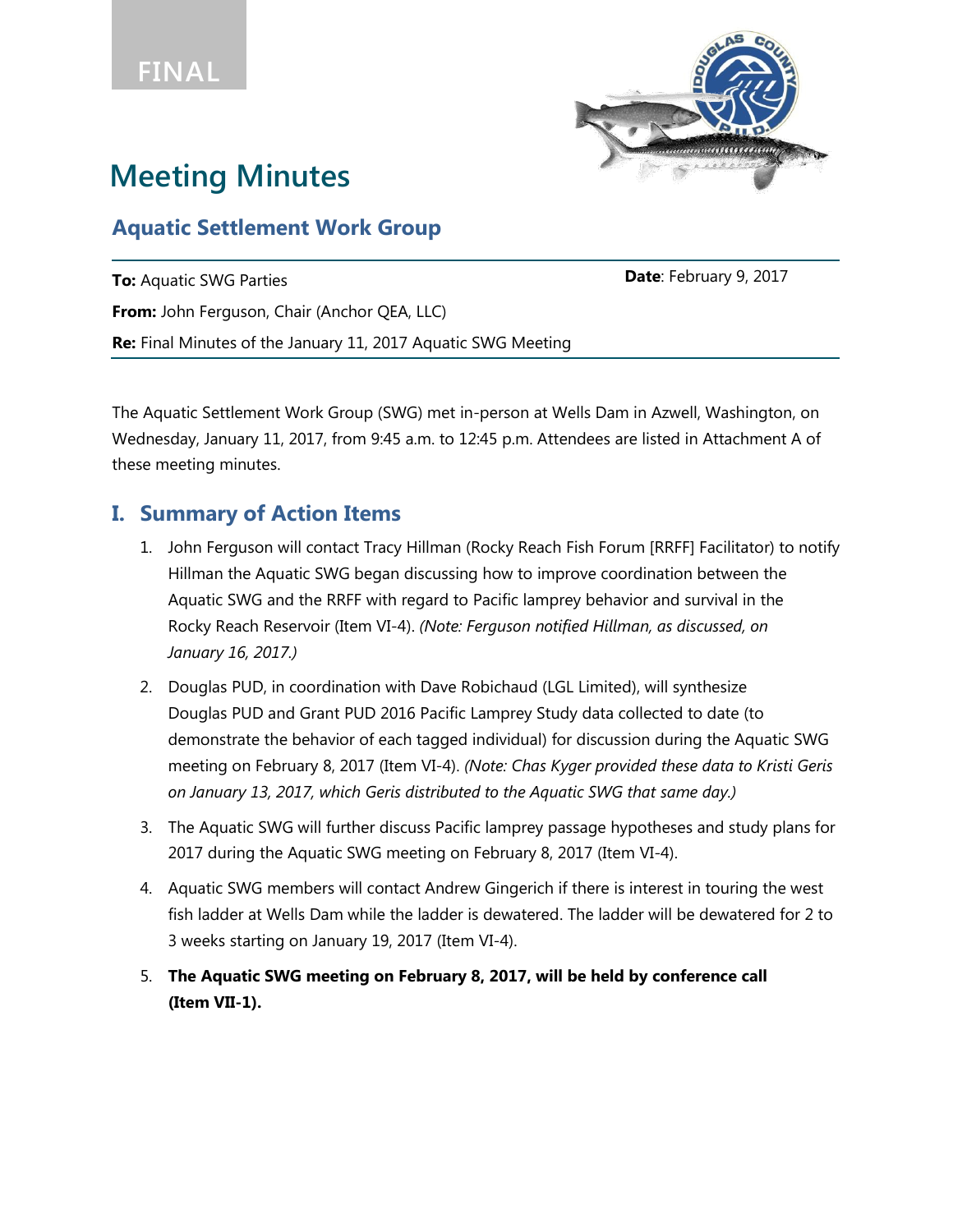# **II. Summary of Decisions**

- 1. Aquatic SWG members present approved the White Sturgeon Stocking Statement of Agreement (SOA), Wells Reservoir White Sturgeon Supplementation 2018-2022, as revised, with the Yakama Nation (YN) abstaining (Item VI-2).
- 2. Aquatic SWG members present reviewed and approved the Aquatic SWG request to consolidate annual reporting, and pursuant to the letter, be filed with the Federal Energy Regulatory Commission (FERC); Consolidation of Aquatic Settlement and Water Quality Certification Reporting Deadlines (Item VI-3).

### **III.Agreements**

1. There were no agreements discussed during today's meeting.

# **IV.Review Items**

1. Kristi Geris sent an email to the Aquatic SWG on January 5, 2017, notifying them the Draft 2016 Total Dissolved Gas Abatement Plan Annual Report and Draft 2017 Total Dissolved Gas Abatement Plan and Juvenile Fish Bypass Operating Plan are available for a 30-day review period, with edits and comments due to Andrew Gingerich by Monday, February 6, 2017. Douglas PUD will request approval of both documents during the Aquatic SWG meeting on February 8, 2017 (Item VI-5).

# **V. Documents Finalized**

1. The Final White Sturgeon Stocking SOA, Wells Reservoir White Sturgeon Supplementation 2018-2022, was distributed to the Aquatic SWG by Kristi Geris on January 12, 2017 (Item VI-2).

# **VI.Summary of Discussion**

**1. Welcome, Review Agenda, Meeting Minutes Approval, and Review of Action Items (John Ferguson):** 

John Ferguson welcomed the Aquatic SWG members (attendees are listed in Attachment A) and reviewed the agenda. Ferguson asked for any additions or other changes to the agenda. Andrew Gingerich added a reminder about the current documents available for review.

The revised draft December 14, 2016, conference call minutes were reviewed. Kristi Geris said she added three items under the Review Items section of the minutes, including: 1) the draft letter to FERC requesting consolidation of Aquatic Settlement Agreement (ASA) and Water Quality Certification reporting deadlines, which will be discussed during today's meeting; and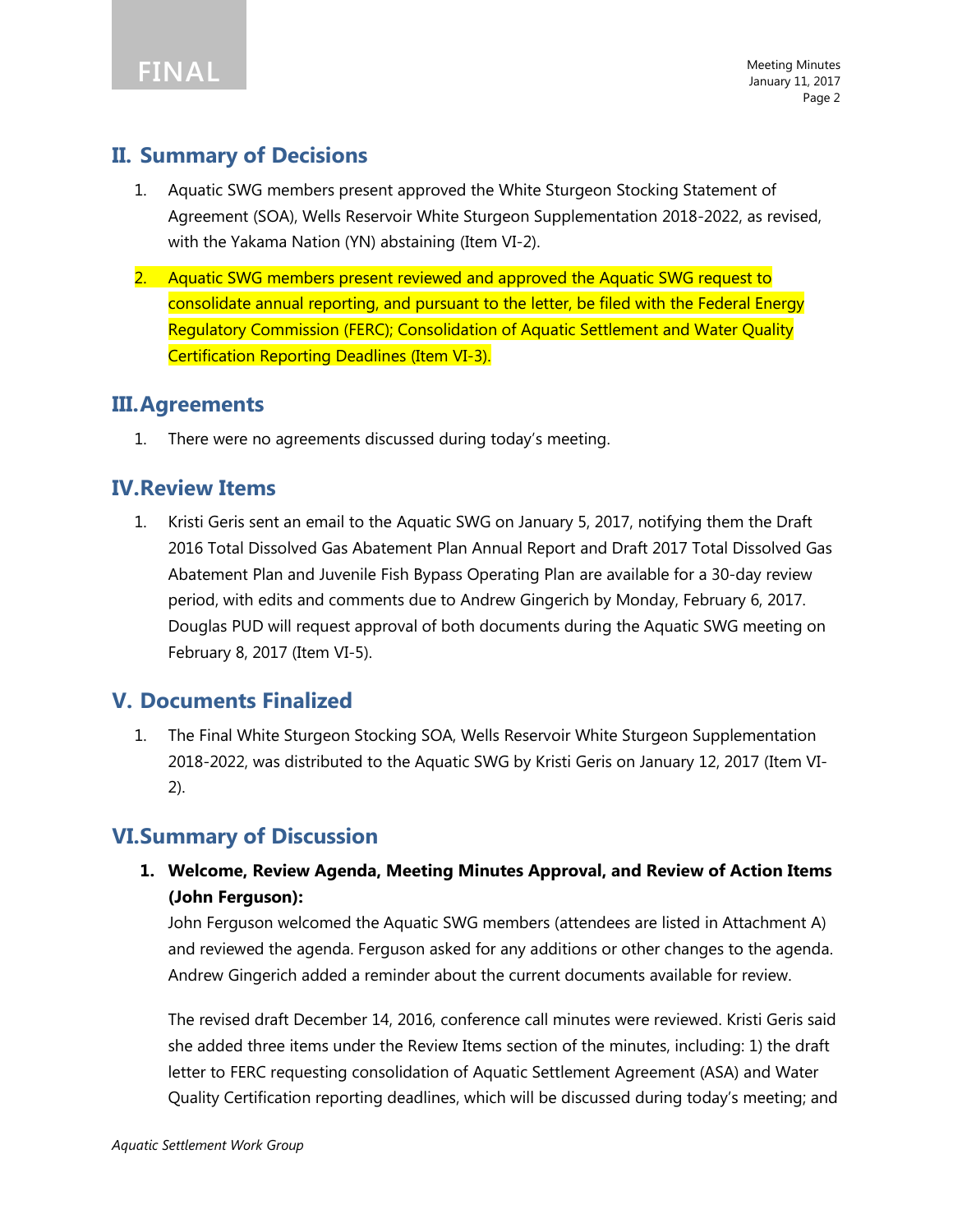

2) the Draft 2015 Total Dissolved Gas Abatement Plan Annual Report and Draft 2016 Total Dissolved Gas Abatement Plan and Juvenile Fish Bypass Operating Plan, which are available for a 30-day review with comments due to Gingerich by February 6, 2017. Geris said all other comments and revisions received from members of the Aquatic SWG were incorporated into the revised minutes, and there are no outstanding edits or questions to discuss. Aquatic SWG members present approved the December 14, 2016, conference call minutes, as revised. The YN and Washington State Department of Ecology (Ecology) abstained, because YN and Ecology representatives were not present during the December 14, 2016, conference call.

Action items from the last Aquatic SWG conference call on December 14, 2016, are as follows (note: the following italicized item numbers correspond to agenda items from the December 14, 2016, conference call):

 *Douglas PUD will provide a summary of Pacific lamprey monitoring and evaluation (M&E) acoustic data collected to date as soon as those data are downloaded (Item VI-1).* 

This will be discussed during today's meeting.

 *Douglas PUD will: 1) provide a draft letter to FERC to the Aquatic SWG for review, requesting permission from FERC to combine ASA Annual Reports and deadlines into one submittal; and 2) coordinate obtaining agency support letters, as necessary (Item VI-1).* 

Andrew Gingerich provided a draft letter to Kristi Geris on December 16, 2016, which Geris distributed to the Aquatic SWG on December 19, 2016. This will be further discussed during today's meeting.

 *Chad Jackson (Washington Department of Fish and Wildlife [WDFW]) will inquire with WDFW Wells Hatchery Staff about the flexibility (±5 or 10%) associated with the proposed white sturgeon release number stipulated in the Draft White Sturgeon Stocking SOA (Item VI-2).* 

This will be discussed during today's meeting.

 *Aquatic SWG members will submit edits and comments on the draft White Sturgeon Stocking SOA to Andrew Gingerich by Friday, December 23, 2016. Gingerich will distribute a revised draft SOA for approval at least 10 days prior to the Aquatic SWG in-person meeting on January 11, 2017 (Item VI-2).* 

Gingerich provided a revised draft SOA to Kristi Geris on December 30, 2016, which Geris distributed to the Aquatic SWG that same day. This will be discussed during today's meeting.

 *Andrew Gingerich and Kristi Geris will coordinate to distribute meeting logistic details for the Aquatic SWG in-person meeting on January 11, 2017 (Item VI-6).*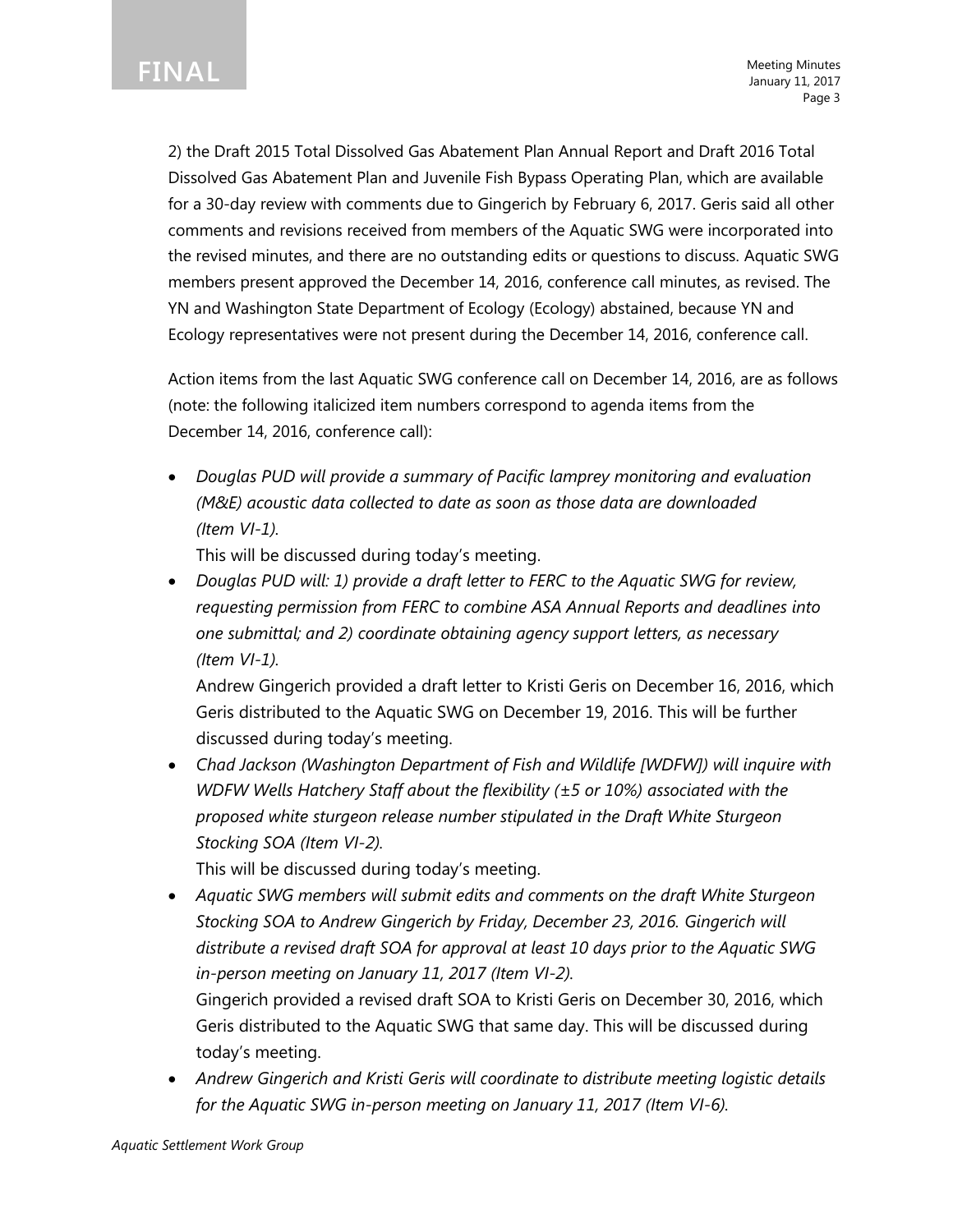

Gingerich and Geris coordinated, as discussed, and details were distributed to the Aquatic SWG by Geris on December 19, 2016.

### **2. DECISION: White Sturgeon SOA on Supplementation Beginning in 2018 (Andrew Gingerich):**

Andrew Gingerich said a revised draft White Sturgeon Stocking SOA was distributed to the Aquatic SWG by Kristi Geris on December 30, 2016. Gingerich recalled that comments received and addressed in the revised draft SOA were discussed during the Aquatic SWG meeting on December 14, 2016. He said comments were also received after distribution of the revised draft SOA from U.S. Fish and Wildlife Service (USFWS), and Douglas PUD provided responses to those comments, as distributed to the Aquatic SWG by Geris on January 6, 2017. Gingerich said Douglas PUD suggested no additional revisions and USFWS agreed after receiving Douglas PUD's explanations.

Gingerich said Douglas PUD also located two errors in the revised draft SOA. He said first, supplementation will be from 2018 to 2022, and collection will be from 2017 to 2021; therefore, the dates in the revised draft SOA will be revised to reflect supplementation (i.e., 2018 to 2022). He said, secondly, in the second-to-last sentence in the Agreement statement, the word 'were' will be revised to 'are.' He said Douglas PUD is requesting approval of the revised draft SOA, including the modifications just discussed.

John Ferguson asked Chad Jackson about the flexibility (±5 or 10%) associated with the proposed white sturgeon release number stipulated in the revised draft SOA. Chad Jackson said he discussed this with WDFW Wells Hatchery Staff and they indicated support for either one.

The Aquatic SWG members present approved the White Sturgeon Stocking SOA, *Wells Reservoir White Sturgeon Supplementation 2018-2022*, as revised, with the YN abstaining.

Bob Rose said he appreciates the effort put forth; however, wants to note for the record that the YN acknowledge the stocking rate stipulated in the White Sturgeon Stocking SOA, but it does not set precedent for what the YN intend to do in other reservoirs. He added that the numbers in this SOA are much different than numbers in downstream reservoirs. He said it will be interesting to observe how this lower density of stocking pans out, and it may be useful for adaptive management scenarios at different densities.

The Final White Sturgeon Stocking SOA, *Wells Reservoir White Sturgeon Supplementation 2018-2022*, was distributed to the Aquatic SWG by Geris on January 12, 2017 (Attachment B).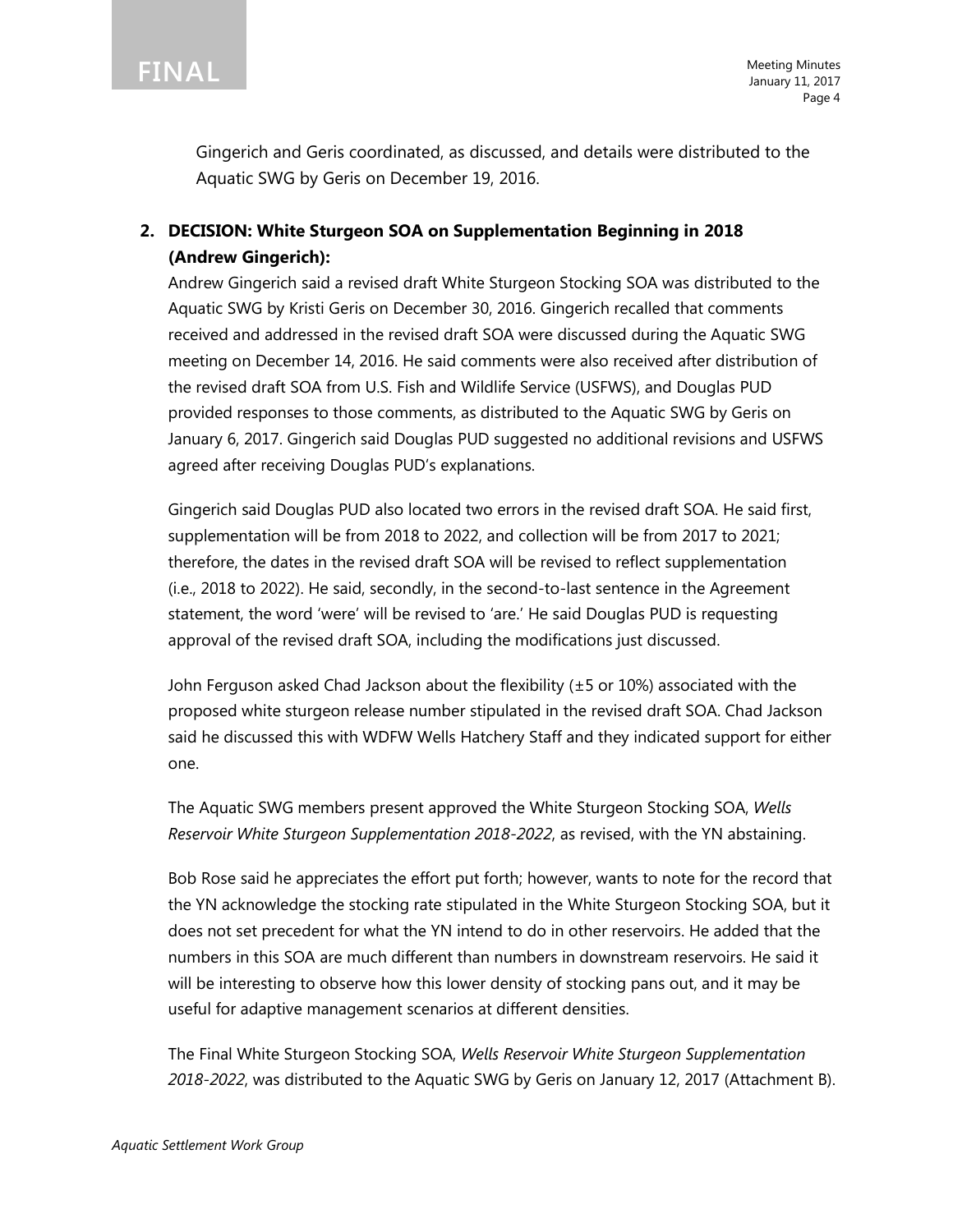### **3. DECISION: Douglas PUD's Consolidation of ASA and Water Quality Certification Reporting Deadlines Letter to FERC (Andrew Gingerich):**

Andrew Gingerich said a draft letter to FERC requesting permission from FERC to combine ASA and Water Quality Certification reporting deadlines into one submittal was distributed to the Aquatic SWG by Kristi Geris on December 19, 2016. Gingerich recalled that the Aquatic SWG has been discussing this topic for several months, and the impetus was because review and approval of the numerous required annual reports has become somewhat complex during the first two quarters or each year. He said when FERC License No. 2149 was issued in 2012, this initiated new requirements to submit several reports around the same time of year, which made review of all FERC-, ASA-, and Ecology-required reports challenging for reviewers. He said to remedy this, the Aquatic SWG requested that Douglas PUD investigate modifying report scheduling.

Gingerich said the draft letter to FERC describes the history of documents and deadlines, and points out that two documents seem to be most out of line with the other reporting schedules. He said Douglas PUD is requesting to move the deadlines for these two documents, the Aquatic Nuisance Species Management Plan Annual Report (typically filed April 1) and Water Temperature Annual Report (typically filed April 30), to May 31, similar to the other resource management plan annual reports.

Per this Aquatic SWG discussion and request, Gingerich said Douglas PUD is requesting Aquatic SWG approval of this letter. If approved by FERC, this will enable Douglas PUD to provide a more comprehensive annual report package to the Aquatic SWG for review (as opposed to individual reports with several different deadlines for comment submittals). Gingerich noted that some annual document deadlines will remain the same, e.g., the Total Dissolved Gas Abatement Plan Annual Report and Total Dissolved Gas Abatement Plan and Juvenile Fish Bypass Operating Plan, and therefore will have different deadlines than May 31. He said those document deadlines cannot be changed due to environmental timing such as bypass season. He added that approving this letter now will hopefully allow time for FERC to process the request before the April 2017 deadlines.

Aquatic SWG members present approved the Aquatic SWG request and letter to FERC; Consolidation of Aquatic Settlement and Water Quality Certification Reporting Deadlines.

### **4. 2017 Pacific Lamprey Passage Workshop**:

John Ferguson said today's workshop is a follow-up to the 2016 Pacific Lamprey Passage Workshop held on June 8, 2016. He said today's agenda continues discussions about Pacific lamprey, including review of results of research conducted to date, notably the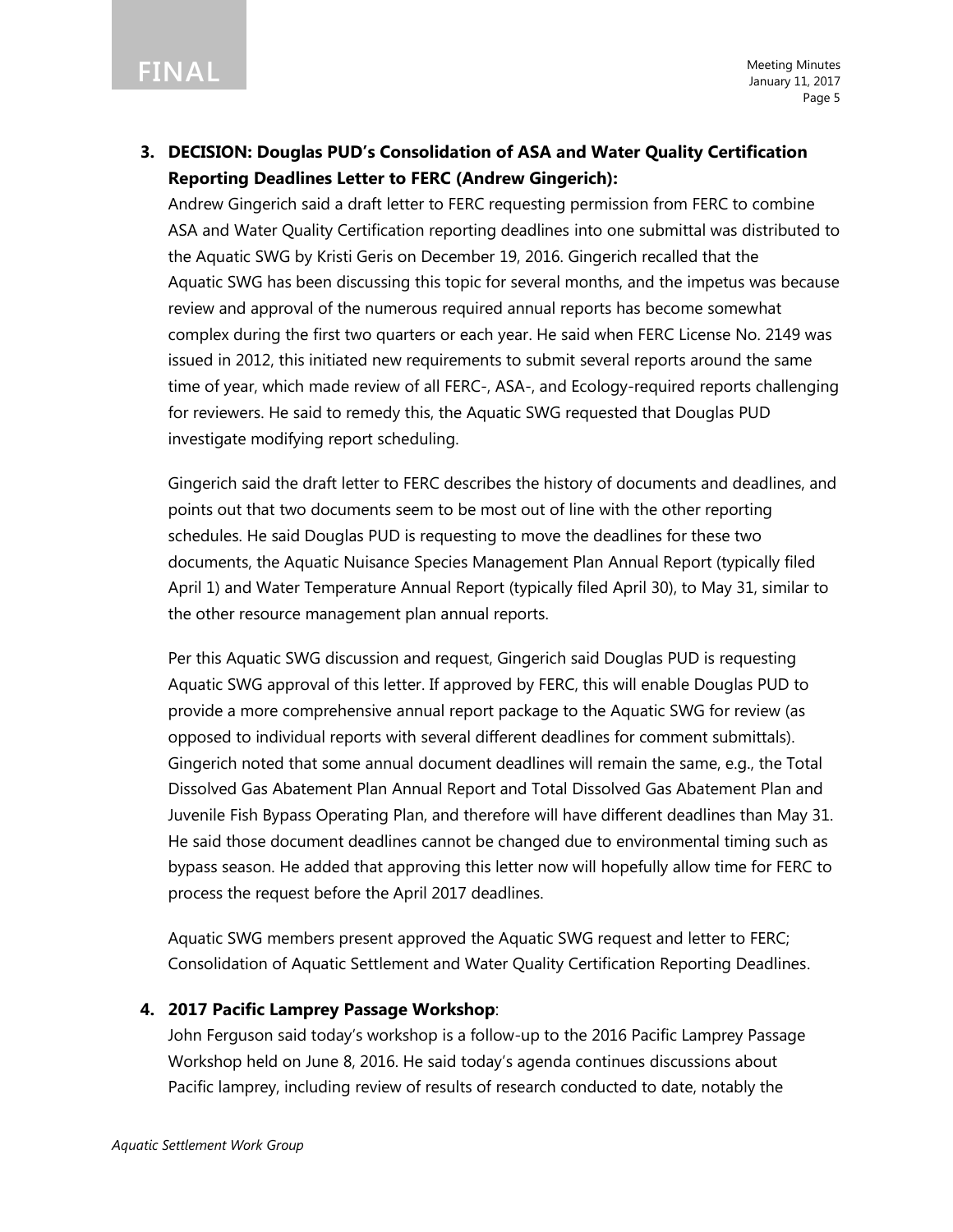ongoing 2016 Pacific Lamprey Study data, review of governing documents, and discussing next steps, including plans for Pacific lamprey studies in 2017 and beyond. He said another goal of today's workshop is to identify working hypotheses to focus on within the Aquatic SWG. Ferguson added that today's discussions will likely continue throughout the year.

### 2016 Pacific Lamprey Passage Workshop – Recap (John Ferguson):

Ferguson said the workshop held on June 8, 2016, began with review of Douglas PUD FERC license and ASA requirements, as a refresher about what governing processes require for Pacific lamprey in terms of Douglas PUD and Aquatic SWG responsibilities. Ferguson recalled that this discussion was fundamental to discussing planning for the Douglas PUD 2016 Pacific Lamprey Study. He said the workshop also focused on critical uncertainties about Pacific lamprey passage, and there was also a summary on Chelan PUD and Grant PUD Pacific lamprey topics.

### Douglas PUD 2016 Pacific Lamprey Study – Results to Date (Chas Kyger):

Chas Kyger said a Douglas PUD 2016 Pacific Lamprey Study Update (Attachment D) was distributed to the Aquatic SWG by Kristi Geris on January 10, 2017. Kyger recalled that study rationale from previous years was based on the assumption that translocated Pacific lamprey would approach and actively pass Wells Dam, and past studies also relied on translocated fish in an attempt to increase sample size. He said the 2016 Pacific Lamprey Study shifted to a more approach-based focus to determine what fish are doing between Rocky Reach and Wells dams. He said Douglas PUD believes that a critical first step in determining how fish pass Wells Dam is understanding whether the assumption is met that study fish want to pass Wells Dam. He said Douglas PUD acoustically tagged 51 Pacific lamprey collected at Priest Rapids Dam, and released the fish 1 mile upstream of Rocky Reach Dam. He said Grant PUD also acoustically tagged 100 Pacific lamprey collected at Priest Rapids Dam and released the fish at various locations between Priest Rapids and Wanapum dams. He said all these fish are available for analysis.

Kyger said Attachment D includes data for Douglas PUD acoustically tagged fish (51 fish) and Grant PUD acoustically tagged fish that have passed Rocky Reach Dam (33 fish), totaling 84 study fish. He noted very few fish have been detected in the tailrace of Wells Dam; there are four to ten fish, depending on the boundary of the tailrace. He recalled the null hypothesis assumed that 50% of the tagged fish will approach the dam and enter the tailrace, based on the option for a tagged fish to move either upstream or downstream after release. He said, at this point, it seems that approach is something to focus on because not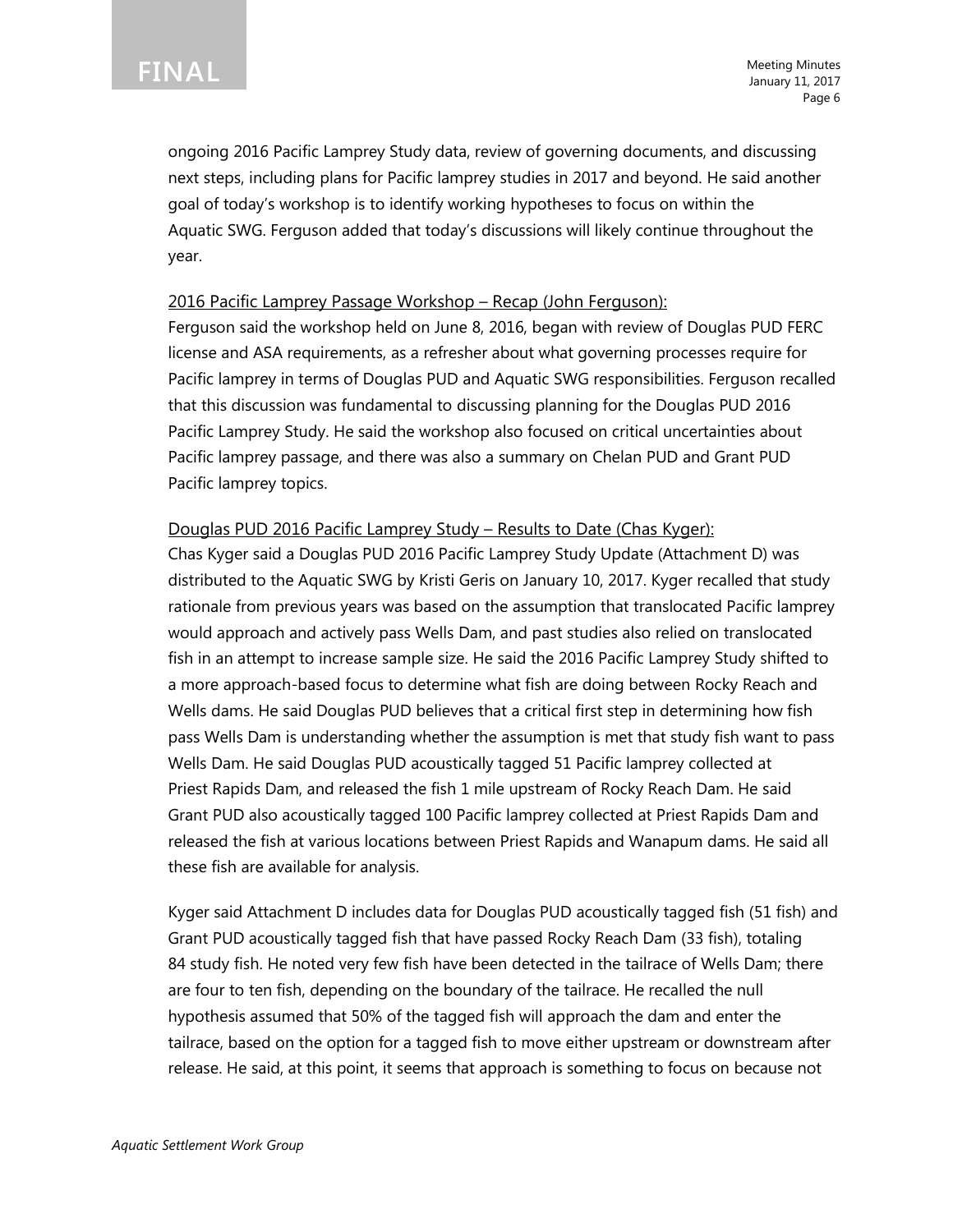enough fish are approaching Wells Dam to draw conclusions on possible issues with passage at the dam.

Bob Rose asked about detections at other upstream or downstream receivers, and Kyger said those data have not yet been analyzed. Kyger said analyses to date have only focused on the Wells Dam tailrace, and he added that other data will be analyzed eventually. Rose expressed interest in the fate of those fish, noting that this should be available in the receiver data. He asked about detection efficiency in the receivers, particularly at Gateway (see Attachment D). Kyger said Douglas PUD is confident detection efficiency is at or near 100% for Douglas PUD receivers, based on tag testing. He said Gateway is a Chelan PUD receiver and, for white sturgeon, Chelan PUD indicated detection efficiency was 100%. Andrew Gingerich noted that Table 2 in Attachment D shows 100% detection efficiency when Gateway and GW-TR transition were combined. He said all fish subsequently detected at upstream locations were detected at either Gateway or GW-TR transition. Jason McLellan said he is not disputing detection efficiency is probably high; however, it may not be 100%. He said for example, fish may pass Gateway but not get detected. He also noted Tag 44867 in Table 2 of Attachment D was not detected at Gateway, but was detected at GW-TR transition. He said there could also be code collision issues, or detection differences between the types of tags used between the two PUDs or other equipment differences. Gingerich agreed, and noted he was referring only to fish detected at Gateway and GW-TR transition and subsequently detected at an upstream location.

Ferguson asked about the disposition of study fish not included in Table 2 of Attachment D. He asked how long the tags are operable, what is the frequency of Chelan PUD downloads, and what is the spatial resolution. Kyger said Grant PUD tags are programmed differently than Douglas PUD tags. He said Grant PUD tags are programmed to switch to sleep mode this time of year, and Douglas PUD tags are operable year-round. He acknowledged that operating the tags year-round limits the tag life; however, he said Douglas PUD adjusted the ping rate to help the tags last longer (at least through spring 2017). He said the receivers are installed at about 10- to 15-mile intervals throughout the Rocky Reach Reservoir. He said this provides information on the last detection location; however, it does not provide the type of resolution needed to inform disposition, mortality, holding, or spawning in the mainstem. Ferguson asked about mobile tracking, and Kyger said the study plan does not include specifics on mobile tracking; however, if fish are observed holding in a particular zone, mobile tracking could be a tool to obtain more data. Kyger said there is one such area, Sun Cove (previously referred to as Duck Tail Rock), located about 18 to 20 miles downstream of Wells Dam. He said last year, fish seemed to be holding in that area, which seems to be the pattern this year, too. He said there is no known tributary in that area, but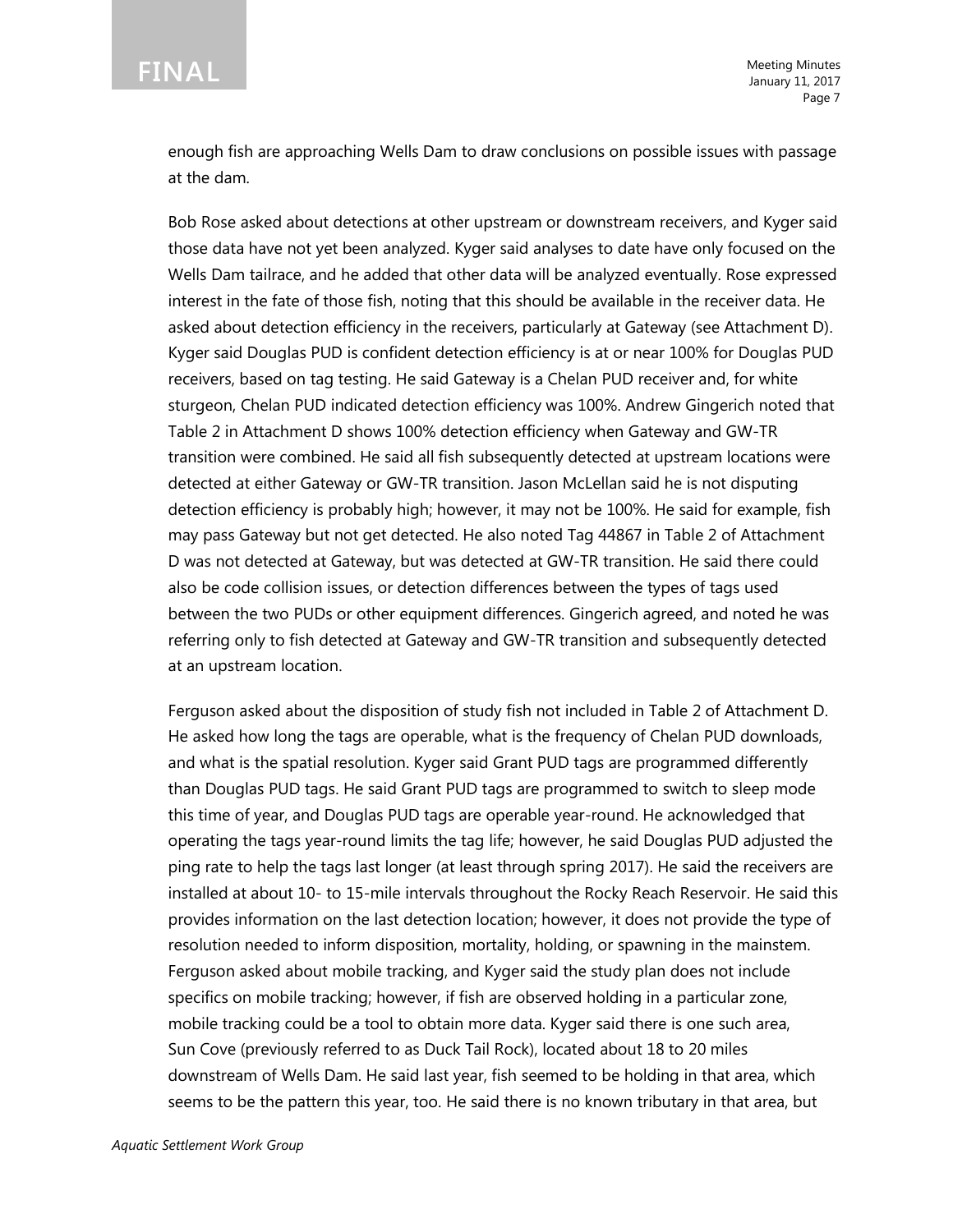there is a deep trench with a rocky floor, which might serve as good cover from predators. He said it is unknown why fish seem to hold there. Gingerich noted that the deep trench may also be the location of expelled tags from Pacific lamprey that were predated upon by white sturgeon. McLellan suggested setting up four VR2W (Vemco) receivers around the hole for 1 to 2 hours and running a Vemco Positioning System to confirm whether fish are aggregating in a hole. He said this is a way to evaluate this question, if there are available funds.

Rose agreed with McLellan, and further supported conducting mobile tracking, as needed, to provide insight. He said the whole point of this workshop is to better understand what is happening. He suggested more tags and more cooperation, in less time than in the past. He said about 100% detection efficiency is needed, otherwise there will only be speculation. Ferguson noted that the 2016 Pacific Lamprey Passage Workshop focused more on regional coordination; however, this workshop is more focused on the Wells Project. Gingerich said, from Douglas PUD's perspective, the 2016 Pacific Lamprey Study is already stepping out of the purview of FERC License No. 2149 and the ASA since tracking in the Rocky Reach Reservoir is outside the Wells Project boundary. He said Douglas PUD wants to conduct studies to address Wells Project effects if and where they exist; however, this is based on the assumption that fish want to interact with Wells Dam. He said the 2016 Pacific Lamprey Study is in the Rocky Reach Reservoir, which is not in the Wells Project. He said he hopes the Aquatic SWG can acknowledge this. Rose said, as he and others have stated for years, some of these questions are common for all PUDs, but then each PUD retreats to its own confines and time goes by. He said the PUD boundary model is no longer useful, and he hopes the PUDs can embrace this. He said if this is not obvious to all PUDs, agencies need to start writing letters. Gingerich said he appreciates the frustration; however, he argued that Douglas PUD has not retreated, and the 2016 Pacific Lamprey Study is an example of this. He said Douglas PUD released tagged study fish in the Rocky Reach Dam forebay, outside of the Douglas PUD boundary, and he believes that FERC would support the notion that tracking fish outside of project boundary falls outside of the Pacific Lamprey Management Plan and ASA actions, or protection, mitigation, and enhancement measures. He added that some criticism is appropriate, but not all. Rose said he appreciates the comments, and assured the Aquatic SWG that Chelan PUD will be a part of this, as well.

Ferguson asked the Aquatic SWG for suggestions on how to start discussions with the RRFF. Rose suggested drafting SOAs that show interest in a regional effort. He said, for example, he believes there is reasonable likelihood that translocating adult Pacific lamprey upstream of Wells Dam will encourage a certain percent of other Pacific lamprey to pass Wells Dam. He said this may require a lot of fish (juveniles and adults), and all PUDs need to embrace this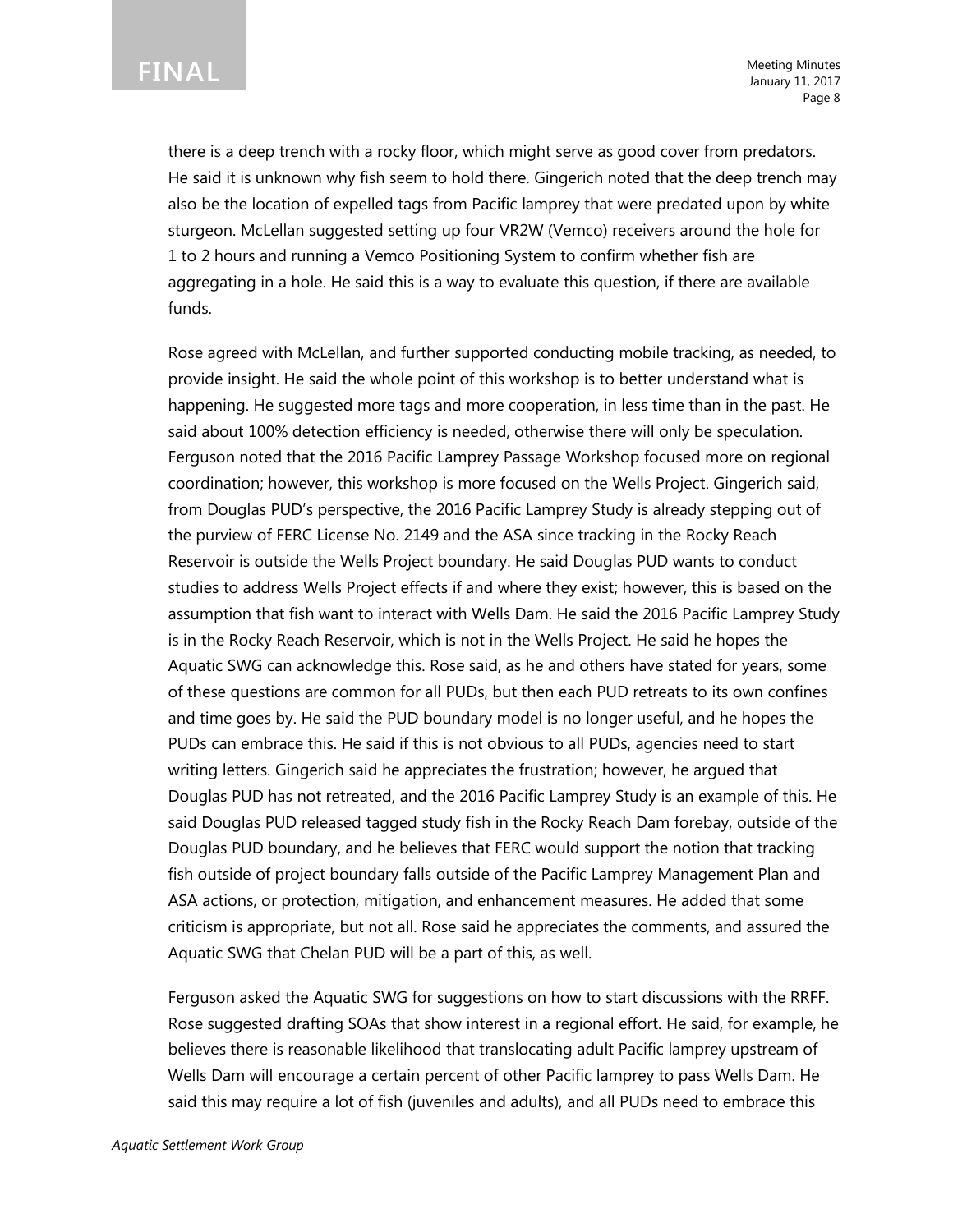and help fund it. He said a systematic, cohesive, larger-scale study is needed, which includes getting adults and juveniles in upstream habitats. He said the Aquatic SWG can keep discussing these data to date; however, he interprets the data as confirming the effort is just tip-toeing along, and the resource is suffering all the while. Ferguson noted that these data do suggest the Rocky Reach Reservoir is likely an area of focus, which is why he asked about coordination between forums.

Ferguson asked about timing for the next data download with regard to what data will be available for discussing the 2017 study design. Kyger said Douglas PUD will have downloads from at least the Douglas PUD receivers in the Wells Dam tailrace by early spring. He said he cannot speak with certainty as to when Chelan and Grant PUDs will download their receivers; however, he believes they plan to download their receivers shortly after the tags wake up in the spring. He said Douglas PUD will distribute a report summarizing the results as soon as possible, and then the study hypotheses will be reviewed to determine the next logical step. He noted that Douglas PUD is not debating if fish want to pass upstream of Wells Dam; rather, the current focus is evaluating this assumption for passage at Wells Dam. He said, at this point in time, it seems that adequate data are not available to at this time to inform discussions of modifications at Wells Dam. He said the objectives of the 2016 Pacific Lamprey Study are not Douglas PUD's only goals; however, Douglas PUD's FERC license stipulates figuring out passage issues at the concrete. He said Douglas PUD is also interested in this regional, larger-scale study.

### ASA Adaptive Management (Andrew Gingerich):

Gingerich presented slides on adaptive management (Attachment E), which Geris distributed to the Aquatic SWG following the meeting on January 11, 2017. Gingerich read slide 1 of Attachment E, which he said is adaptive management language copied directly from the ASA. He reviewed slide 2 of Attachment E, which demonstrates how Douglas PUD has executed adaptive management steps A and B, as outlined in the ASA, through implementation of the 2016 Pacific Lamprey Study.

### YN Translocation Policies (Draft Bonneville Power Administration Report) and Anticipated Implementation Actions (Bob Rose):

Rose said the YN does not have translocation policies, per se; rather, YN translocation efforts are all very technical. He said the YN are still internally discussing the best approach to these efforts. He said ongoing discussions are often about numbers, what is available, where to capture, and where to distribute. He said all of this is starting to take shape; however, nothing is final. He said, with regard to the Wells Project, whether or not 200 or 400 fish are translocated upstream of Wells Dam is still quite subjective. He welcomed this discussion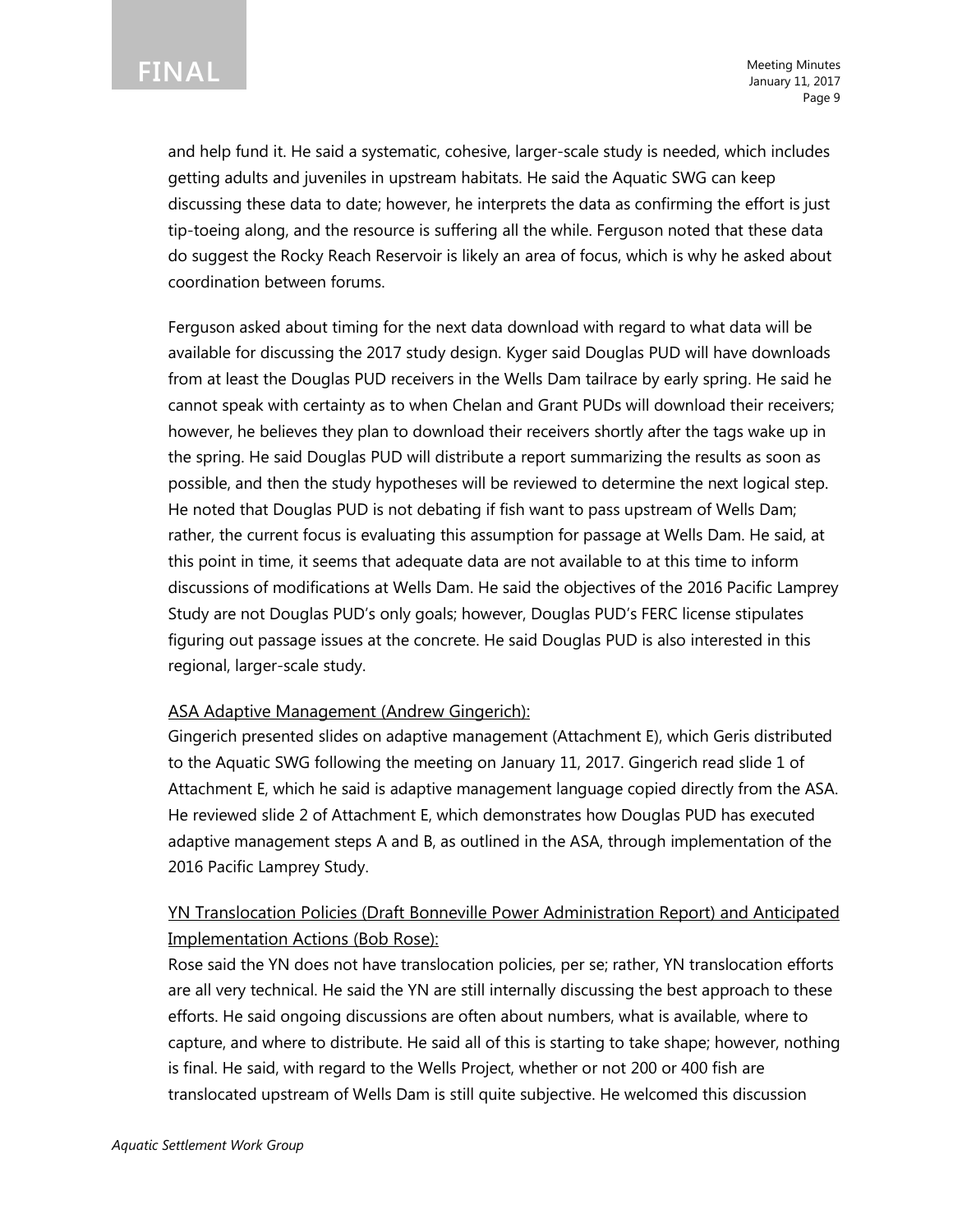**FINAL**

Meeting Minutes January 11, 2017 Page 10

with the Aquatic SWG, including what the forum can do to bring the Methow and Okanogan rivers into the fold and have the necessary resources to conduct M&E. He said the YN are very interested in getting fish upstream of Wells Dam, noting he believes this is a very germane thing. He said Ralph Lampman (YN) wonders if there are enough pheromones upstream of Wells Dam. He suggested that perhaps a lot more adult pheromone is needed upstream of Wells Dam, along with pheromones produced by juvenile lamprey. Rose said he believes this is a reasonable hypothesis. He said the YN are only able to extract x-number of fish from the lower Columbia River, which is defined by the Columbia River Inter-Tribal Fish Commission. He said this number ends up being about 1,000 fish per year, split among tribes. He said more fish are needed, and care needs to be taken not to mix those fish with fish predestined to the Snake River. He said useful information on the success of translocating Pacific lamprey has been obtained by the Confederated Tribes of the Umatilla Indian Reservation (CTUIR) and Nez Perce, and the YN are also starting to obtain useful information. He suggested something similar is needed in the Upper Columbia River. He said, when the PUDs begin working together and have a strong collection effort, the YN believe there will be more pheromones from juveniles and adults, and better Pacific lamprey numbers overall in the Methow and Okanogan rivers. He said the YN do not believe this is a Bonneville Power Administration (BPA)-funded Columbia Basin Fish Accords projects; rather, he suggested this is a PUD project. He added that, over time, it has become more evident this needs to happen in a more coordinated way.

Steve Lewis asked, with regard to adaptive management, has the threshold been passed to explore translocation for the Wells Reservoir and should the Aquatic SWG begin defining what this will look like. Rose said he believes so. He said translocation is not included in the adaptive management language; however, he believes the Aquatic SWG should do what makes sense, and translocation seems to make sense. He said he does not believe the current studies are very accurate, noting that if there is no solid trail for adults to follow from pheromones, then it seems the overall lifecycle is incomplete. Lewis asked if the Aquatic SWG were to pursue pheromones, how this would take shape. He recalled, for example, discussing the possibility of conducting tests directly in the fishway to ground truth this hypothesis before translocating fish. The Aquatic SWG agreed to postpone this discussion until after hypotheses and prioritization are further discussed.

Ferguson asked why the Wenatchee River is not included in the Draft BPA Report and Draft YN Pacific Lamprey Supplementation and Monitoring Frameworks. Rose said this is one topic the YN are still debating. He said he believes if fish are translocated into the Wenatchee River basin and are reared at the Dryden Acclimation Facility, for example, this will solve the pheromone issue. He also noted, however, the YN is discussing adopting the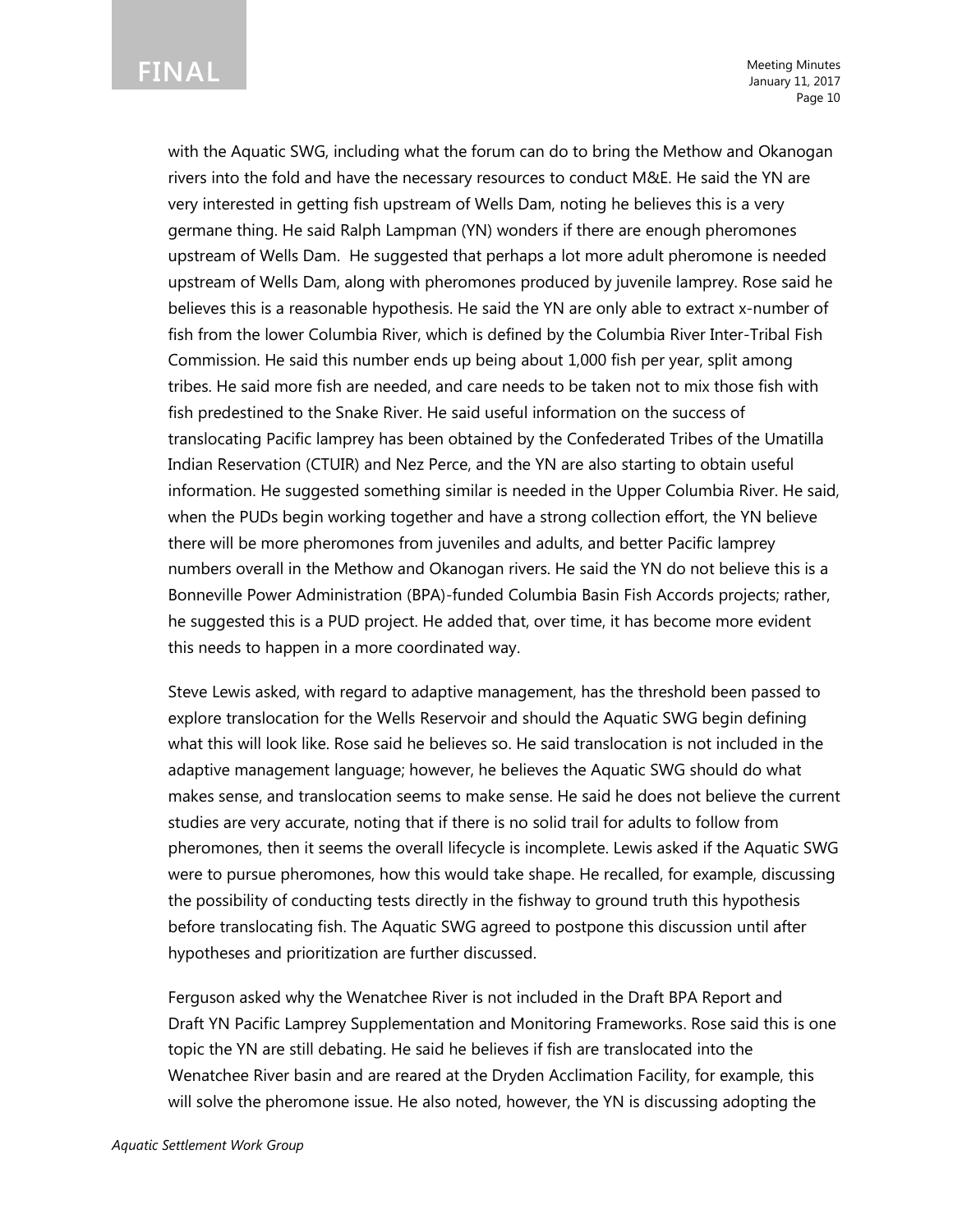Meeting Minutes January 11, 2017 Page 11

approach where Pacific lamprey are allowed to pass Tumwater Dam and distribute and colonize habitats naturally. He said there is disagreement within the YN, and this is still under discussion.

CCT Translocation Policies and Implementation Plans (Jason McLellan): McLellan said these discussions are still under development.

Hypotheses for Poor Approach Behavior or Passage at Wells Dam (All): Ferguson reviewed hypotheses discussed to date as to why approach behavior or passage at Wells Dam is poor, including lack of pheromones; poor hydraulic conditions at fishway entrances; upper-dam bioenergetics; and project operations having changed tailrace hydraulic patterns. Ferguson said this is an open discussion about these and other possible hypotheses, with the goal of prioritizing a select few for study in 2017.

### *Poor Hydraulic Conditions at Fishway Entrances*

Rose asked what the fishway entrances look like under water, and suggested this as a good place for white sturgeon to hold and prey on Pacific lamprey. He asked if Pacific lamprey would also be exposed to reasonably higher velocities at the fishway entrances. Gingerich shared a figure of a cross section of the fishway entrance at Wells Dam (Attachment F), which Geris distributed to the Aquatic SWG following the meeting on January 11, 2017. McLellan said this may be a good location for white sturgeon to hold; however, Pacific lamprey ascended several dams downstream of Wells Dam with the same presence of white sturgeon. He added that it seems Pacific lamprey numbers at the Wells Dam fishway entrance were in the 100s until about 2006, and then dropped to the 20s; and this steep decline does not align with white sturgeon supplementation. He said he is not ruling out that white sturgeon may affect Pacific lamprey behavior to some degree; however, he is not sure it is the cause of the wholesale decline. Gingerich noted that Douglas PUD has a couple of VR2W receivers installed in the Wells Dam collection gallery and can review these data for detections of Chelan PUD-tagged white sturgeon at the fishway entrance. Lewis asked if white sturgeon have ever been recovered during dewatering of the Wells Dam fishways. Kyger said a few years ago, one small juvenile white sturgeon was recovered in the collection gallery.

Rose said, with regard to velocities at the fishway entrances, it seems, based on past studies (notably the Dual Frequency Identification Sonar [DIDSON] camera studies), those fish were having a hard time entering and staying in the fishway. He said these studies suggest the fishway is not conducive for Pacific lamprey passage. Gingerich noted that those same hydraulic conditions were present when there were 30 to 40% conversion rates, indicating a number of fish were able to pass during those conditions years ago. Kyger added that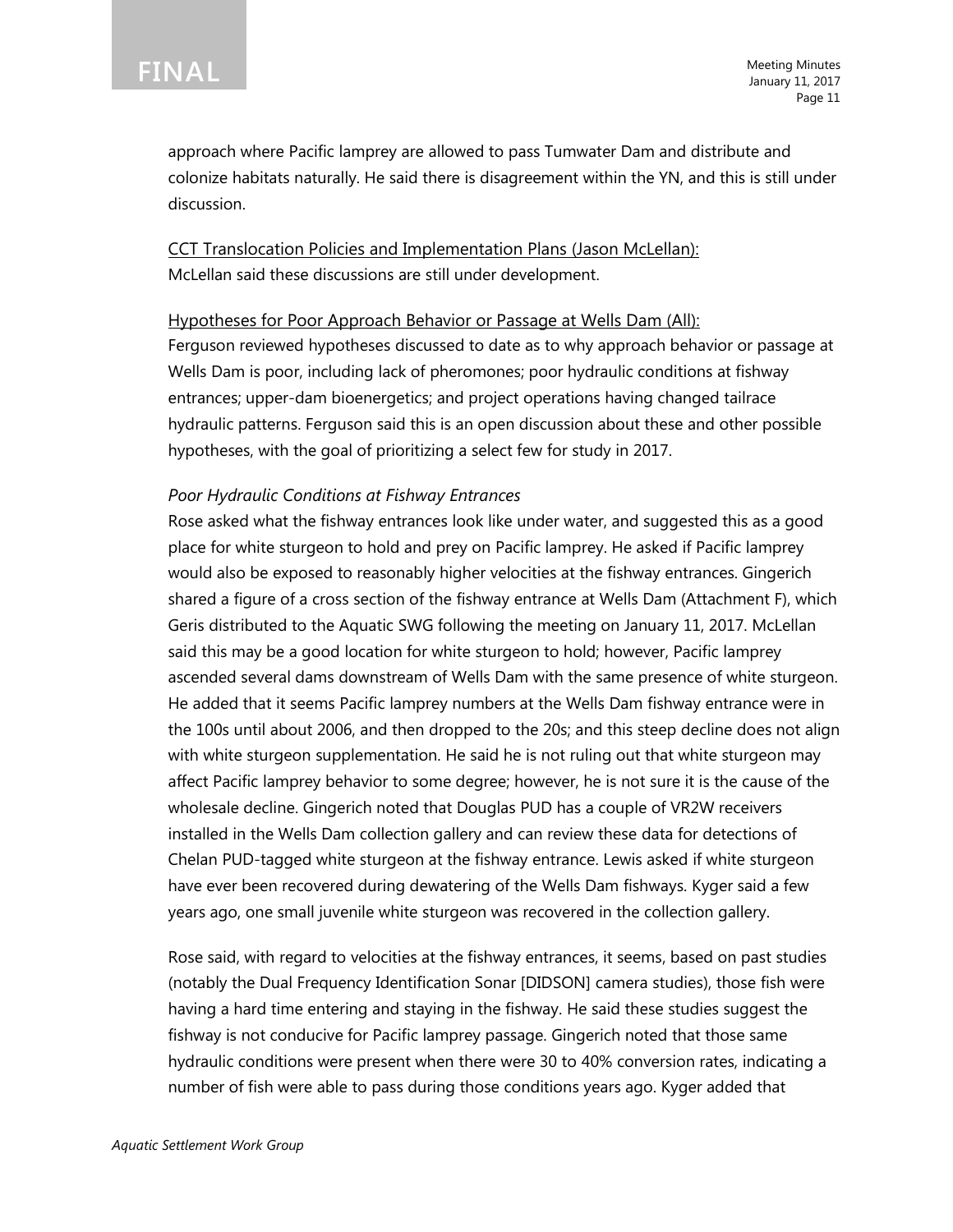studying hydraulic conditions at the fishway entrances may be an even lesser priority because not even 5% of study fish are reaching the fishway entrances. Ferguson asked Rose if he is suggesting, while evaluating reservoir issues, that the Aquatic SWG not lose sight of entrance conditions as well, and Rose said that is correct. He suggested considering not only biological, but physical constraints.

### *Rocky Reach Reservoir Mortality, Fate within the Rocky Reach Reservoir, and Mainstem Spawning*

Rose suggested, in response to McLellan's comment about white sturgeon presence at the fishway entrances, that there may be some imbalance of Pacific lamprey pheromone coupled with white sturgeon presence that deters Pacific lamprey. He suggested conversely, if there was more Pacific lamprey pheromone, it may surpass the deterring effects of white sturgeon presence. McLellan agreed there is likely an ideal balance, and white sturgeon have some impact on that balance. He said, however, he would not make this judgment based on the information available. He added that he could probably make a stronger argument for stocking white sturgeon in the Rocky Reach Reservoir in 2003. He said those fish are probably quite large now, and could be the cause of declining Pacific lamprey numbers. He said he is not suggesting this, but just mentioned it for the sake of argument. Lewis also agreed that historically, there was balance between white sturgeon and Pacific lamprey in the reservoirs, and over time this balance has been disrupted.

Gingerich asked what proportion of acoustically tagged white sturgeon have been detected in the Wells Dam tailrace versus the Wells Reservoir. Dave Robichaud said random indexing shows there are two pockets of concentrations, and tracking data show white sturgeon prefer the upper reservoir. He said two lines of evidence indicate there are a lot of white sturgeon in the Wells Dam tailrace; however, this may not be the case. He said the issue with random indexing is it is one snapshot. Gingerich said he is interested in acoustic data during the months of June through September, because Pacific lamprey were released in the Rocky Reach Dam forebay; if white sturgeon were stacked in the Wells Dam tailrace, this could explain why Pacific lamprey did not want to approach Wells Dam.

Ferguson said while discussing this topic of Pacific lamprey with Mary Moser (National Marine Fisheries Service), she asked about the disposition of the fish and suggested that mortality in the Rocky Reach Reservoir may be a factor. Ferguson said Moser also indicated that researchers in the Great Lakes are investigating using predator scent to deter sea lamprey from entering streams, and suggested this may have merit with Pacific lamprey, as well. Lewis asked if Moser had literature on this, and Ferguson said she did not. Moser indicated that a graduate student at Central Washington University conducted laboratory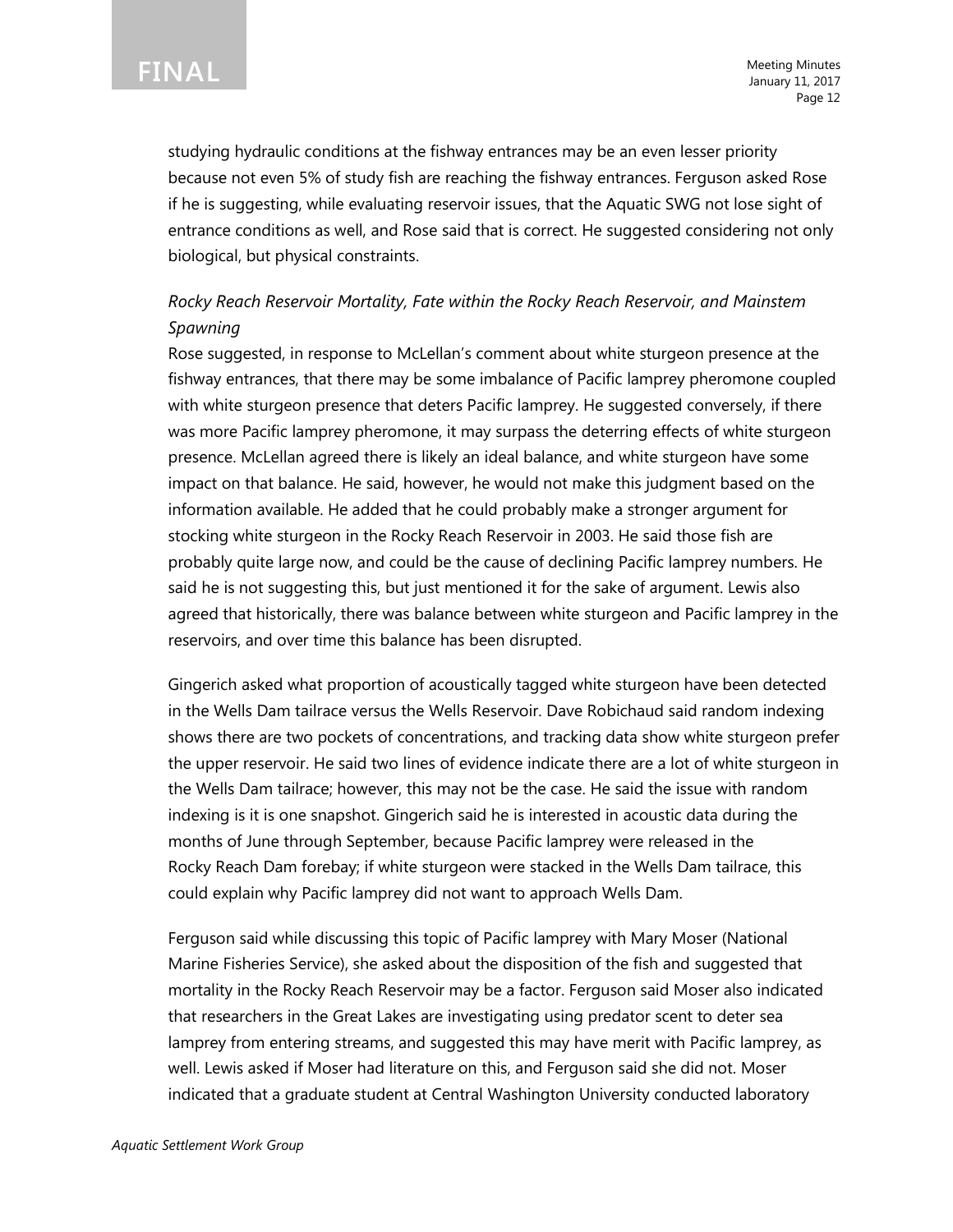Meeting Minutes January 11, 2017 Page 13

studies of the effects of white sturgeon scent on Pacific lamprey behavior. Ferguson also suggested considering the effects of white sturgeon hatchery rearing at Wells Fish Hatchery on Pacific lamprey. He said the effluent from the hatcheries may affect Pacific lamprey migration. He said he spoke with Tracy Hillman, who indicated a white sturgeon was detected in a fish ladder at a Grant PUD facility and Pacific lamprey vacated the area. Ferguson said Hillman agreed Pacific lamprey could be sensitive to olfactory cues. Lewis also agreed there is a link.

Gingerich asked about other evolutionary driving factors, such as mainstem spawning. He said considering Pacific lamprey use their own muscle reserves for energy, he questioned what the tradeoffs are for fish migrating farther, but at a potential cost of reproduction or gonadal development, especially for a panmictic fish that does not need to return to a natal spawning stream, like salmonids. He asked, if there is available habitat downstream of Wells Dam, would Pacific lamprey spawn lower downstream opposed to migrating farther and using energy for migration and not reproduction. Rose said it seems fish will go as far and wide as possible.

McLellan said it seems numbers coming over Rocky Reach Dam are relatively consistent and high. He said it is unknown how many fish are actually reaching Wells Dam; however, telemetry data suggest not many. He said there have been no major operational or structural changes to Wells Dam. He said, based on these factors, it seems that evaluating Rocky Reach Reservoir mortality or fate within the Rocky Reach Reservoir should be a priority. Rose asked if McLellan is indicating he believes it is reasonable that white sturgeon are accumulating and predating upon Pacific lamprey in the upper Rocky Reach Reservoir, particularly later in the summer and early fall when Pacific lamprey are present. McLellan said he believes there is the opportunity for white sturgeon to prey on Pacific lamprey between Rocky Reach and Wells dams. Rose added that it seems the river constricts in that area, providing less places to hide.

Ferguson asked about the influence of stocking white sturgeon in the Rocky Reach Reservoir, and McLellan suggested this falls under reservoir mortality. He added that he believes Chelan PUD plans to analyze stomach contents of white sturgeon this year, and Chad Jackson said he believes this was started last year.

#### *Lack of Juvenile and Adult Pheromones*

Rose said he agrees reservoir mortality is a high priority, and suggested another high priority is the lack of juvenile and adult pheromone cues to drive fish upriver. Gingerich agreed the Aquatic SWG has discussed lack of pheromones, and there is interest in a translocation effort, to some degree. He said this is part of the reason behind having Aaron Jackson (CTUIR) and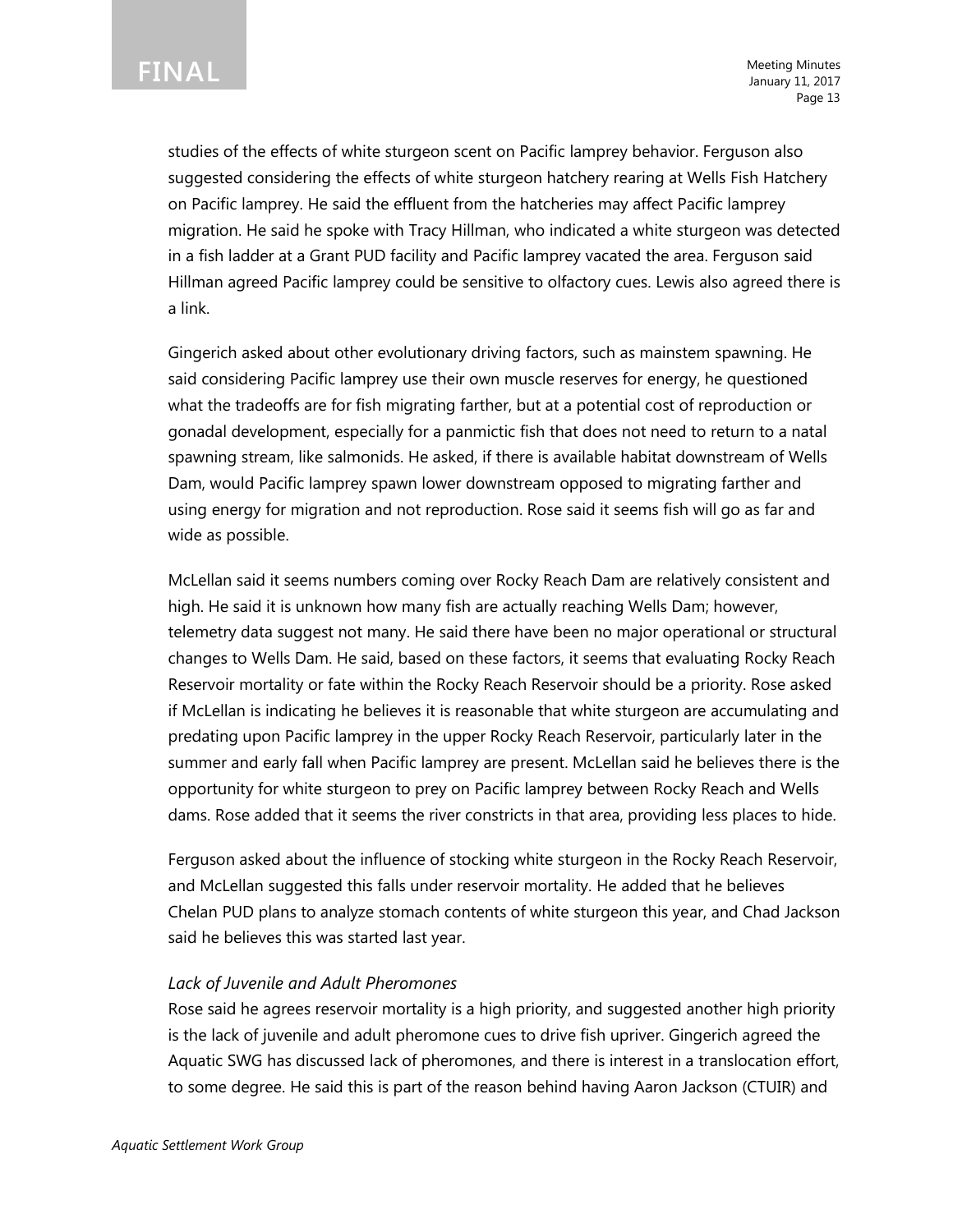**FINAL**

Meeting Minutes January 11, 2017 Page 14

Lampman participate in these discussions. Gingerich said, with regard to testing this hypothesis, it seems a number of fish will be needed at a certain location before there is a response. He added that he is unsure there will be a response after only 1 year, and suggested first translocating juvenile pheromones and then retesting. Rose agreed, and suggested 5 to 7 years may be needed to obtain sufficient numbers of fish upstream of Wells Dam to produce a sufficient signal without inserting artificial pheromones. Ferguson asked about the pheromone concentrations present in the Methow River, with regard to ensuring the signal upstream of Wells Dam is significant. Rose suggested researching the Entiat River where it seems juvenile Pacific lamprey and habitat already exist. Gingerich noted, however, data indicate very few Pacific lamprey entered the Entiat River in 2016. Kyger also cautioned investing a lot of effort in pheromones, noting that most available pheromone research has only been on sea lamprey where there has been a suite of bioassays to show cause and effect. He said he is uncertain significant research has been conducted with Pacific lamprey, which ultimately comes back to concentration, cause and effect, and what pheromones to measure. He said, in the end, it may be unknown whether pheromones made a difference at all.

#### *Upper-Dam Bioenergetics*

Ferguson recalled Patrick Verhey mentioning this hypothesis during a past meeting. Ferguson said it seems bioenergetics could be on the list of hypotheses to follow up on, because there are data to analyze it. Lewis asked if data are available on girth of tagged individuals when passage at Wells Dam was higher, and what other data might be available. Kyger said he is not sure datasets exist from when there were greater numbers of Pacific lamprey passing Wells Dam versus present day. He said there is strong evidence Pacific lamprey are getting smaller as they migrate upstream. Gingerich said there are data, which suggest larger fish are more successful in passing dams and migrating farther upstream. He said data from past Douglas PUD studies do not suggest fish size was a factor, but he is uncertain what the 2016 data indicate. Ferguson recalled Moser suggesting bioenergetics would be lowest priority factor to study on the list from her perspective, based on laboratory work on Pacific lamprey that were held for 2 years and then successfully spawned. Ferguson said Moser believes these fish have evolved and adapted to long-term starvation periods while still preserving the ability to successfully reproduce. Ferguson said the graduate student work previously referenced also suggests a similar notion. Robichaud said fish size data are available from the 2016 Pacific Lamprey Study, but the analyses have not yet been run. Gingerich said mean size at each detection point can easily be reviewed.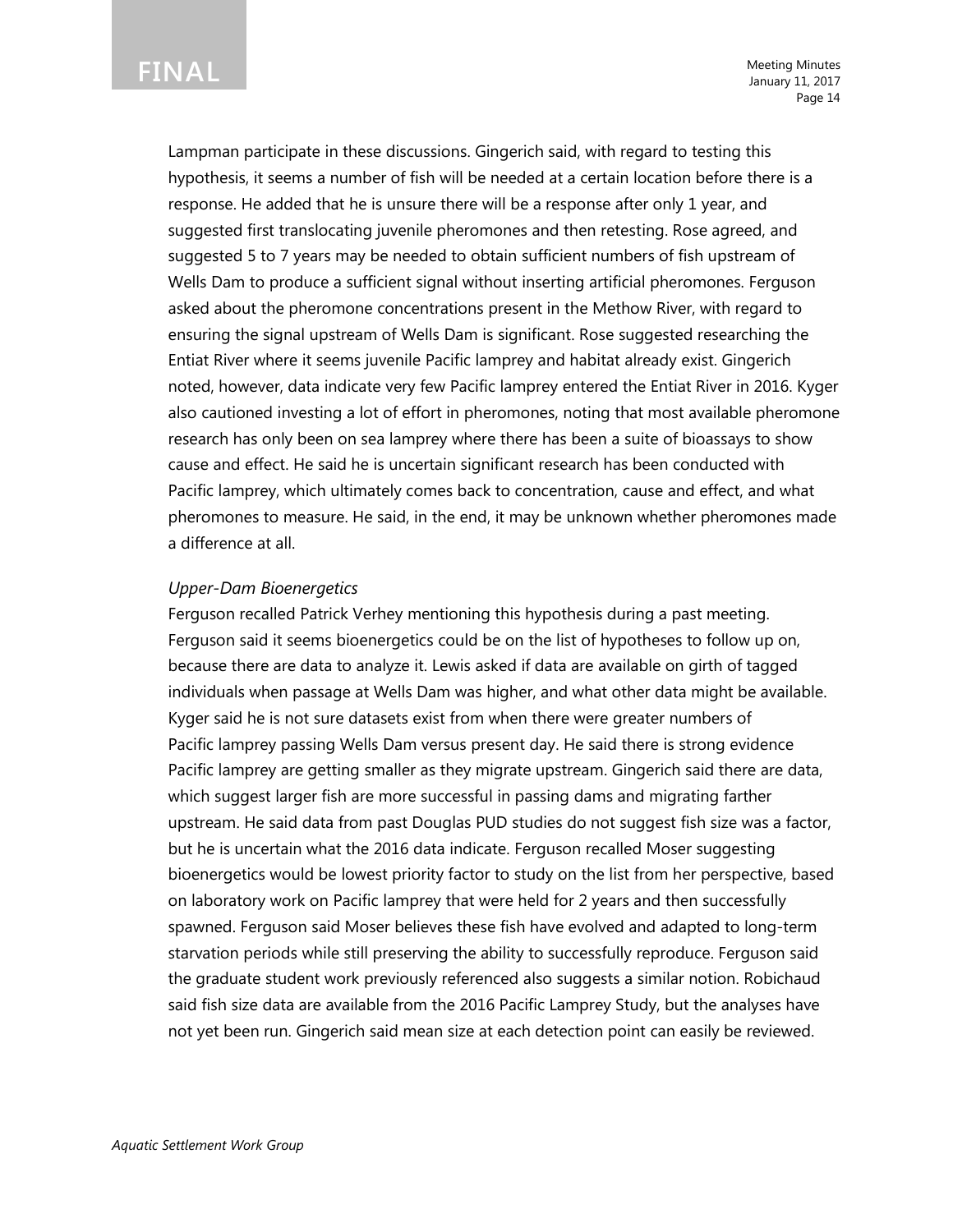

Meeting Minutes January 11, 2017 Page 15

#### *Changes at Wells Dam*

Ryan Fortier (WDFW) asked about any changes at Wells Dam. Gingerich said there has been some operational variability year to year, but very few structural changes in the recent past. He recalled concern about salmonids holding in the collection gallery, which prompted adding a baffle to increase velocity from the collection gallery into Weir 1, to encourage salmon to move through the area quicker. He said this is the only structural change and it does not align with the decline in Pacific lamprey numbers.

#### *Changes to the Spill Playbook*

Lewis asked if changes to the Spill Playbook might affect Pacific lamprey approaching Wells Dam. Gingerich said this might be worth looking into; however, the majority of these changes occurred after the large drop in fish counts. He also noted Pacific lamprey usually migrate through the area during the time of year when there is not a lot of spill. He suggested, based on these factors, this hypothesis be moved farther down the list to consider.

#### Prioritized Hypotheses and Next Steps (All):

Ferguson summarized (in no particular order) the following three hypotheses identified as priorities for study in 2017: 1) lack of juvenile and adult pheromones; 2) poor hydraulic conditions at fishway entrances; and 3) reservoir mortality, fate in reservoir, and mainstem spawning. The following next steps were also identified as described below.

#### *Fish Forum Coordination*

Ferguson asked how to initiate coordination between the Aquatic SWG and RRFF. Rose suggested developing an SOA, either issued from the YN or jointly, recognizing Pacific lamprey passage at Wells Dam is an issue which transcends one PUD and there are specific management questions that need to be addressed in a more holistic manner rather than an individual approach. He suggested pushing such an SOA forward and getting the PUDs to respond. He also noted an SOA might help define roles of coordination, and suggested that Ferguson notify Hillman this effort is underway. Ferguson said he will contact Hillman to notify Hillman the Aquatic SWG began discussing how to improve coordination between the Aquatic SWG and the RRFF with regard to Pacific lamprey behavior and survival in the Rocky Reach Reservoir. *(Note: Ferguson notified Hillman, as discussed, on January 16, 2017.)*

#### *Study Fish Fate in the Rocky Reach Reservoir*

McLellan suggested gaining a better understanding about study fish fate in the reservoir (are fish still alive or not). He said it is not clear where these fish are moving or end up. He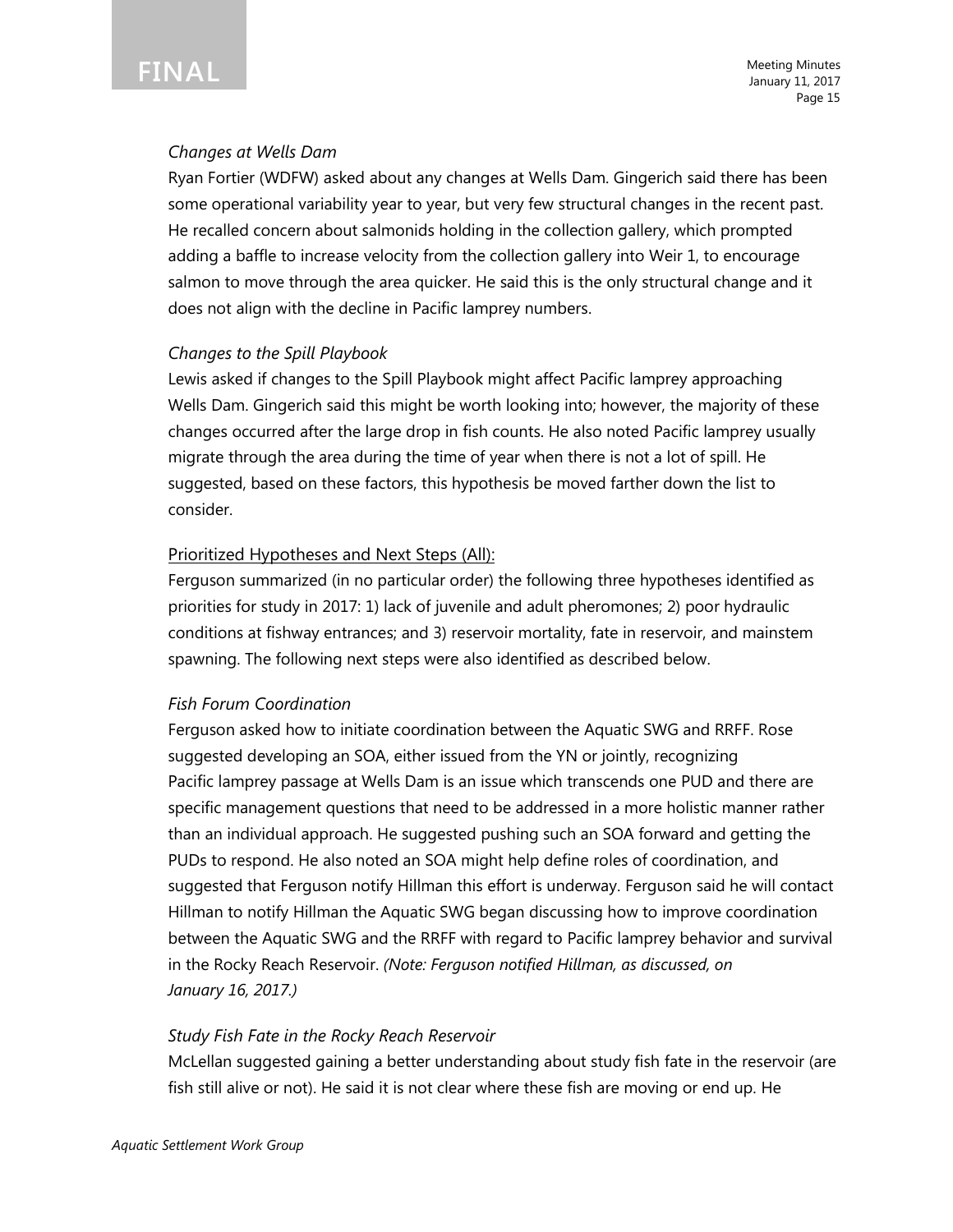Meeting Minutes January 11, 2017 Page 16

suggested summarizing detections of fish, and once there is a clearer idea about fate, causes of that fate can be assessed. Douglas PUD, in coordination with Robichaud, will synthesize Douglas PUD and Grant PUD 2016 Pacific lamprey Study data collected to date to demonstrate the behavior of each tagged individual, for discussion during the Aquatic SWG meeting on February 8, 2017. McLellan requested that sample size and total detections by tag code are included. *(Note: Kyger provided these data to Geris on January 13, 2017, which Geris distributed to the Aquatic SWG that same day.)*

### *Initial Discussion of 2017 Study Plan Development*

Rose said he would like to begin discussing what might be possible in terms of a study in 2017. He said he has already been discussing this and a tour of the dewatered fishway at Wells Dam with Gingerich. Rose acknowledged the time constraints already present for a study this year; however, he indicated he would like to begin translocation efforts, if possible. He suggested further discussing these hypotheses soon. The Aquatic SWG will further discuss Pacific lamprey passage hypotheses and study plans for 2017 during the Aquatic SWG meeting on February 8, 2017.

Gingerich agreed discussing hypotheses soon is good, and extended the invitation to tour the dewatered fishway at Wells Dam to all Aquatic SWG members. Aquatic SWG members will contact Gingerich if there is interest in touring the west fish ladder at Wells Dam while the ladder is dewatered; the ladder will be dewatered for 2 to 3 weeks starting on January 19, 2017. *(Note: Rose, Fortier, Gingerich, and Kyger toured the entire dewatered west fishway on January 23, 2016.)* 

# **5. Draft 2016 Total Dissolved Gas Abatement Plan Annual Report and Draft 2017 Total Dissolved Gas Abatement Plan and Juvenile Fish Bypass Operating Plan (Andrew Gingerich):**

Andrew Gingerich reminded the Aquatic SWG that Kristi Geris sent an email on January 5, 2017, notifying the Aquatic SWG that the Draft 2016 Total Dissolved Gas Abatement Plan Annual Report and Draft 2017 Total Dissolved Gas Abatement Plan and Juvenile Fish Bypass Operating Plan are available for a 30-day review period, with edits and comments due to Gingerich by Monday, February 6, 2017. Gingerich said Douglas PUD will request approval of both documents during the Aquatic SWG meeting on February 8, 2017.

### **VII. Next Meetings**

### **1. Upcoming meetings (John Ferguson):**

The Aquatic SWG meeting on February 8, 2017, will be held by conference call.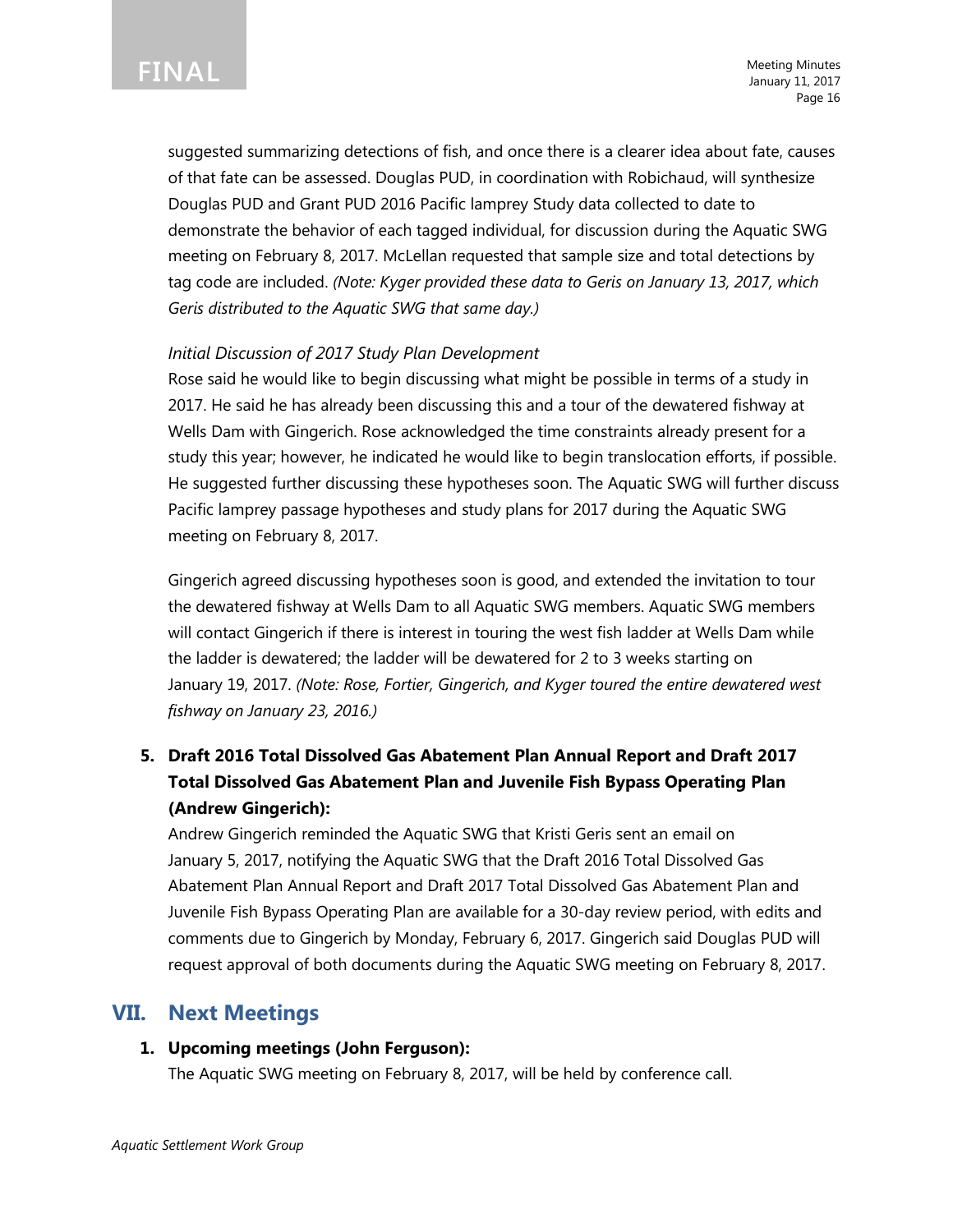

Upcoming meetings are as follows: February 8, 2017 (conference call); March 8, 2017 (TBD); and April 12, 2017 (TBD).

# **VIII. Wells Dam Fish Ladder Tour**

### **1. Wells Dam Fish Ladder Tour (All):**

Originally, the west fish ladder at Wells Dam was scheduled to be dewatered for annual winter maintenance, and a tour of the ladder in the dry was planned for interested Aquatic SWG members and Pacific Lamprey Passage Workshop attendees. Due to unexpected bad weather, the west fish ladder was not yet dewatered; however, Douglas PUD still provided a short tour of the upper end of the west fish ladder in the wet. Aquatic SWG members present also toured the Wells White Sturgeon Fish Hatchery. Douglas PUD is still offering tours of the west fish ladder, once dewatered, to those interested. *(Note: Bob Rose, Ryan Fortier, Andrew Gingerich, and Chas Kyger toured the entire dewatered west fishway on January 23, 2016.)*

# **List of Attachments**

- Attachment A List of Attendees
- Attachment B Final White Sturgeon Stocking SOA, *Wells Reservoir White Sturgeon Supplementation 2018-2022*
- Attachment C Final Douglas PUD letter to FERC, *Consolidation of Aquatic Settlement and Water Quality Certification Reporting Deadlines*
- Attachment D Douglas PUD 2016 Pacific Lamprey Study Update
- Attachment E Adaptive Management Slides
- Attachment F Cross Section of the Fishway Entrance at Wells Dam